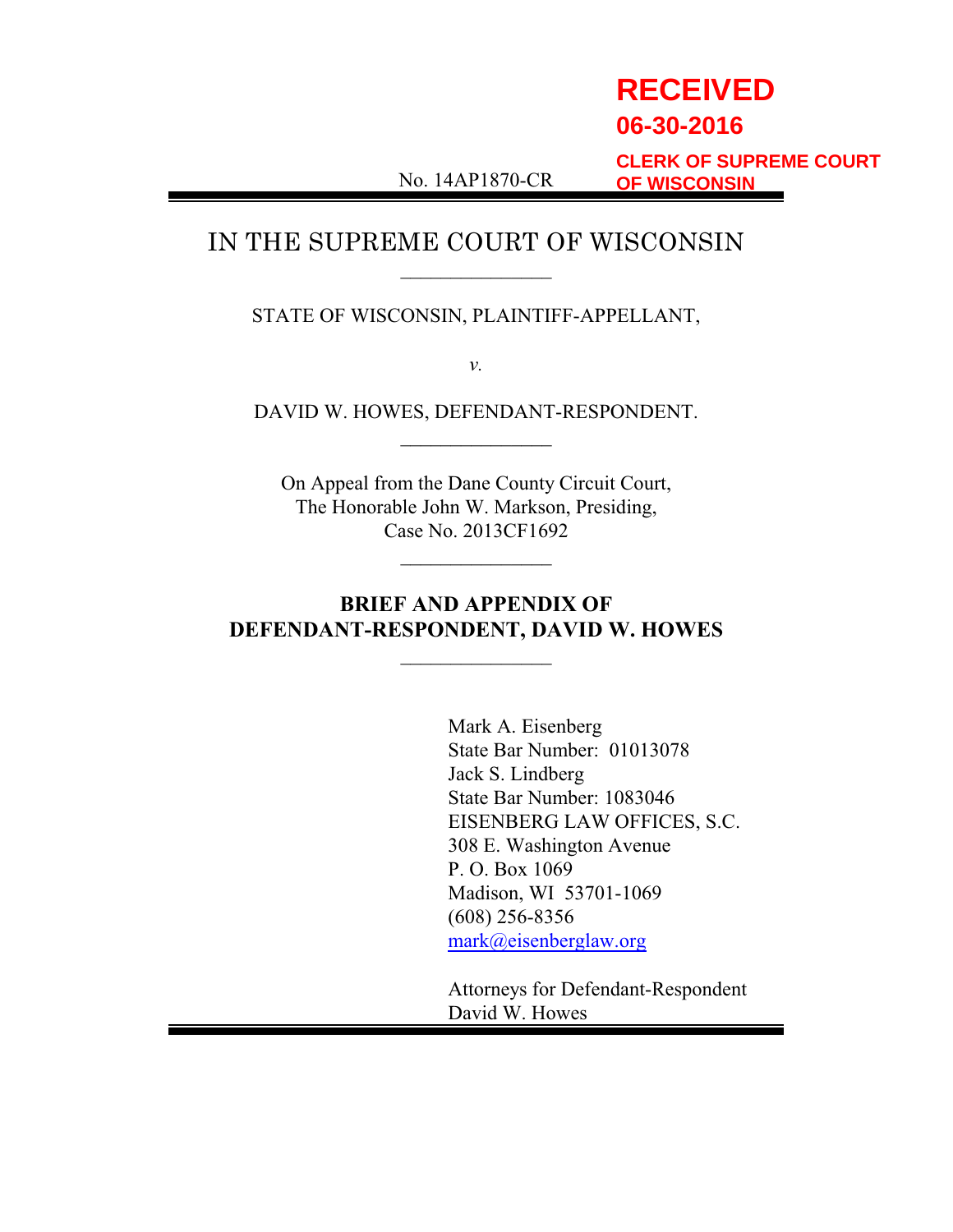## **TABLE OF CONTENTS**

**Page**

|                 |                                                                                                                                                                                                                                                                          | POSITION ON ORAL ARGUMENT AND PUBLICATION.<br>$\overline{1}$                                                                                                               |  |  |  |
|-----------------|--------------------------------------------------------------------------------------------------------------------------------------------------------------------------------------------------------------------------------------------------------------------------|----------------------------------------------------------------------------------------------------------------------------------------------------------------------------|--|--|--|
|                 |                                                                                                                                                                                                                                                                          |                                                                                                                                                                            |  |  |  |
|                 |                                                                                                                                                                                                                                                                          |                                                                                                                                                                            |  |  |  |
| I.<br>AND<br>A. |                                                                                                                                                                                                                                                                          | THE CIRCUIT COURT CORRECTLY CONCLUDED THAT<br>WIS STAT. §§ 343.305(3)(ar) and (b) ARE<br>UNCONSTITUTIONAL PER THE DICTATES OF PADLEY<br>MCNEELY. THEREFORE, THE BLOOD TEST |  |  |  |
| <b>B.</b>       | Wisconsin's implied consent provisions authorizing a<br>suspicion-based warrantless blood draw of an<br>unconscious driver are unconstitutional under the Fourth                                                                                                         |                                                                                                                                                                            |  |  |  |
|                 | 1.<br>a.                                                                                                                                                                                                                                                                 | Even if <i>Padley</i> did not settle the issue,<br>suspicion-based warrantless blood draws<br>of unconscious drivers are unreasonable 14                                   |  |  |  |
|                 | RESULTS SHOULD BE SUPPRESSED IN THIS CASE3<br>Introduction and Standard of Review applicable to a<br>Circuit Court's finding that a statute is unconstitutional 3<br>Padley correctly delineates the bounds of implied<br>consent with respect to the Fourth Amendment 6 |                                                                                                                                                                            |  |  |  |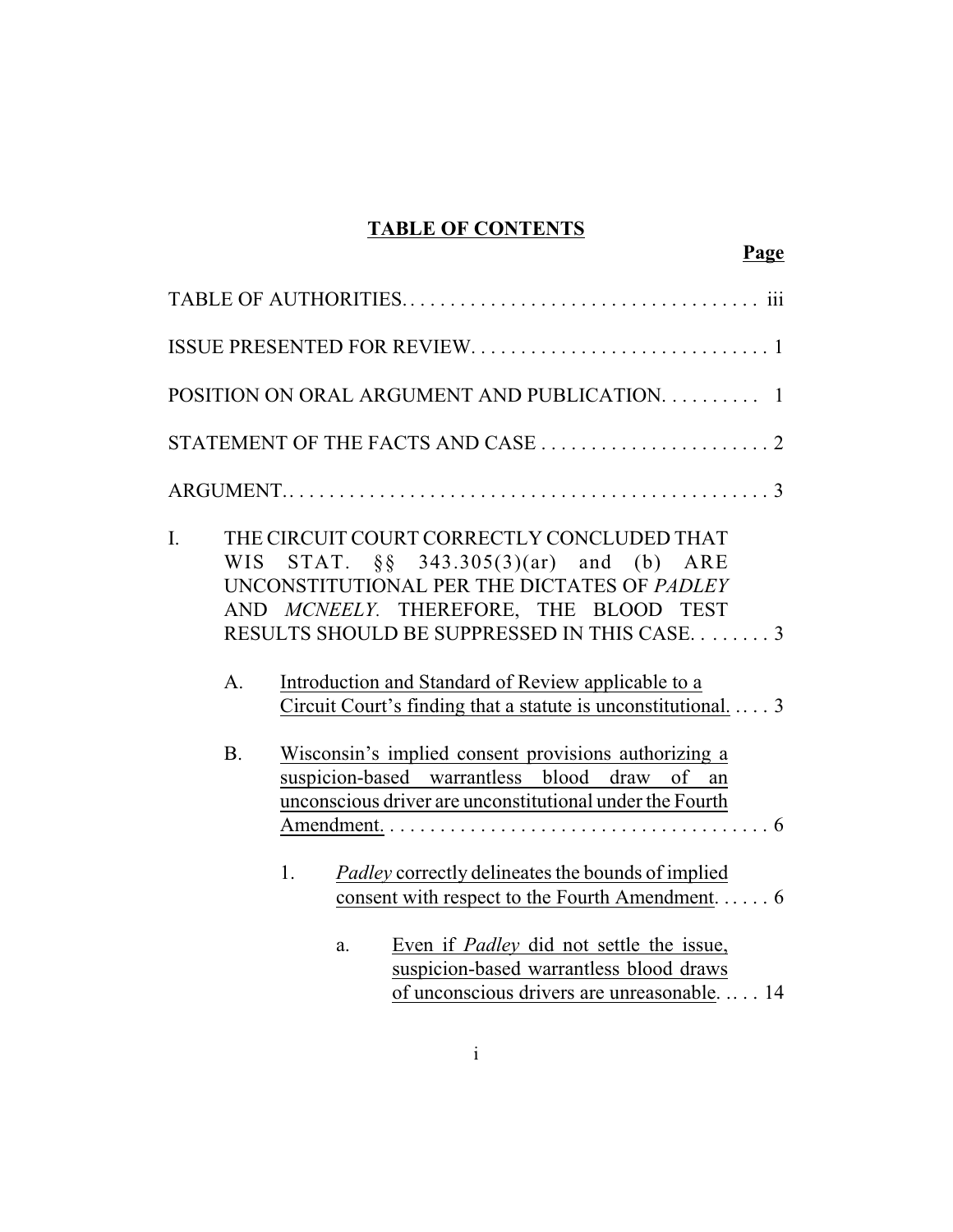| 2.                                                                                               | the wake of McNeely, categorical<br>In                                                                                                                      |  |  |  |  |  |  |  |
|--------------------------------------------------------------------------------------------------|-------------------------------------------------------------------------------------------------------------------------------------------------------------|--|--|--|--|--|--|--|
|                                                                                                  | nontraditional exceptions to the Fourth                                                                                                                     |  |  |  |  |  |  |  |
| Amendment's warrant requirement are prohibited,<br>and as the "unconscious driver" provisions of |                                                                                                                                                             |  |  |  |  |  |  |  |
|                                                                                                  |                                                                                                                                                             |  |  |  |  |  |  |  |
|                                                                                                  | categorical exception to the Fourth Amendment's                                                                                                             |  |  |  |  |  |  |  |
|                                                                                                  | warrant requirement, such provisions are                                                                                                                    |  |  |  |  |  |  |  |
|                                                                                                  |                                                                                                                                                             |  |  |  |  |  |  |  |
|                                                                                                  |                                                                                                                                                             |  |  |  |  |  |  |  |
| 3.                                                                                               | The Circuit Court's judgment should be affirmed                                                                                                             |  |  |  |  |  |  |  |
|                                                                                                  | and no good faith exception applies to the law                                                                                                              |  |  |  |  |  |  |  |
|                                                                                                  | enforcement activity in this case. $\dots \dots \dots \dots \dots$ 23                                                                                       |  |  |  |  |  |  |  |
|                                                                                                  |                                                                                                                                                             |  |  |  |  |  |  |  |
| <b>APPENDIX:</b>                                                                                 |                                                                                                                                                             |  |  |  |  |  |  |  |
|                                                                                                  | Birchfield v. North Dakota, No. 14-1468, 2016 WL 3434398                                                                                                    |  |  |  |  |  |  |  |
|                                                                                                  |                                                                                                                                                             |  |  |  |  |  |  |  |
|                                                                                                  | Martini v. Virginia, No. 0392-15-4, 2016 WL 878017 (Va. Ct. App.                                                                                            |  |  |  |  |  |  |  |
|                                                                                                  | State v. Dawes, No. 111310, 2015 WL 5036690 (Kan. Ct. App.<br>Aug. 21, 2015) (unpublished) $\ldots \ldots \ldots \ldots \ldots \ldots \ldots$ . A-39 - A-44 |  |  |  |  |  |  |  |
|                                                                                                  |                                                                                                                                                             |  |  |  |  |  |  |  |
|                                                                                                  | State v. Schlingmann, No. A15-1080, 2016 WL 3461854, (Minn. Ct.                                                                                             |  |  |  |  |  |  |  |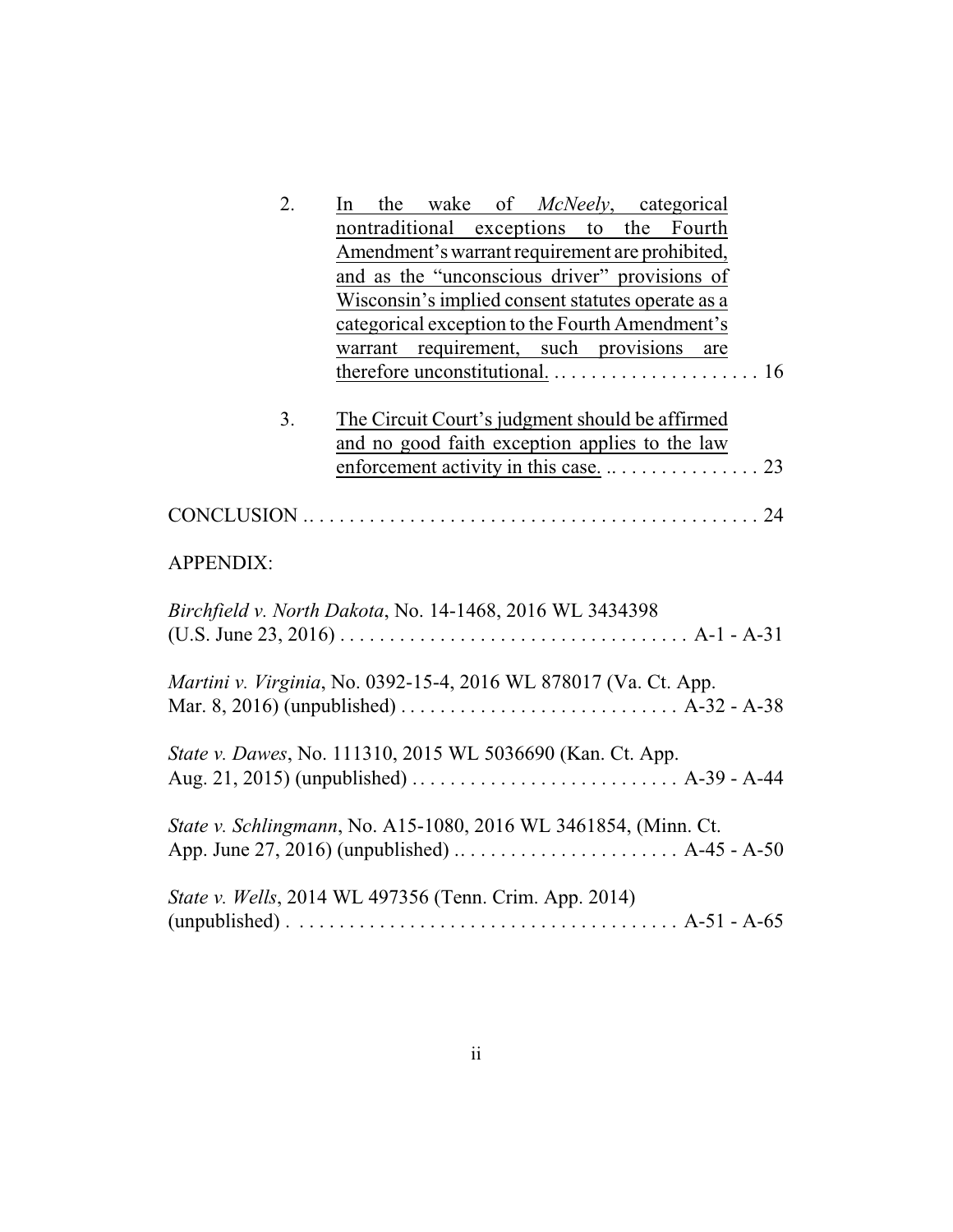## TABLE OF AUTHORITIES

| <b>Cases</b><br>Page                                                  |
|-----------------------------------------------------------------------|
| Aviles v. State, 443 S.W.3d 291 (Tex. App. 2014)  19, 23              |
| Aviles v. Texas, 134 S. Ct. 902, 187 L. Ed. 2d 767 (2014)  17, 18, 23 |
| Birchfield v. North Dakota, No. 14-1468, 2016 WL 3434398              |
| Bobeck v. Idaho Transp. Dept., 2015 WL 5602964 (Idaho Ct.             |
|                                                                       |
|                                                                       |
|                                                                       |
| Florida v. Jimeno, 500 U.S. 248, 111 S.Ct. 1801, 114 L.Ed.2d          |
| Goodman v. Virginia, 558 S.E.2d 555(Va. Ct. App. 2002) 22             |
| Idaho v. Eversole, No. 43277, 2016 WL 1296185 (Idaho, April 4,        |
|                                                                       |
| In Interest of Hezzie R., 219 Wis.2d 848, 580 N.W.2d 660, 664         |
| Martini v. Virginia, No. 0392-15-4, 2016 WL 878017 (Va. Ct. App.      |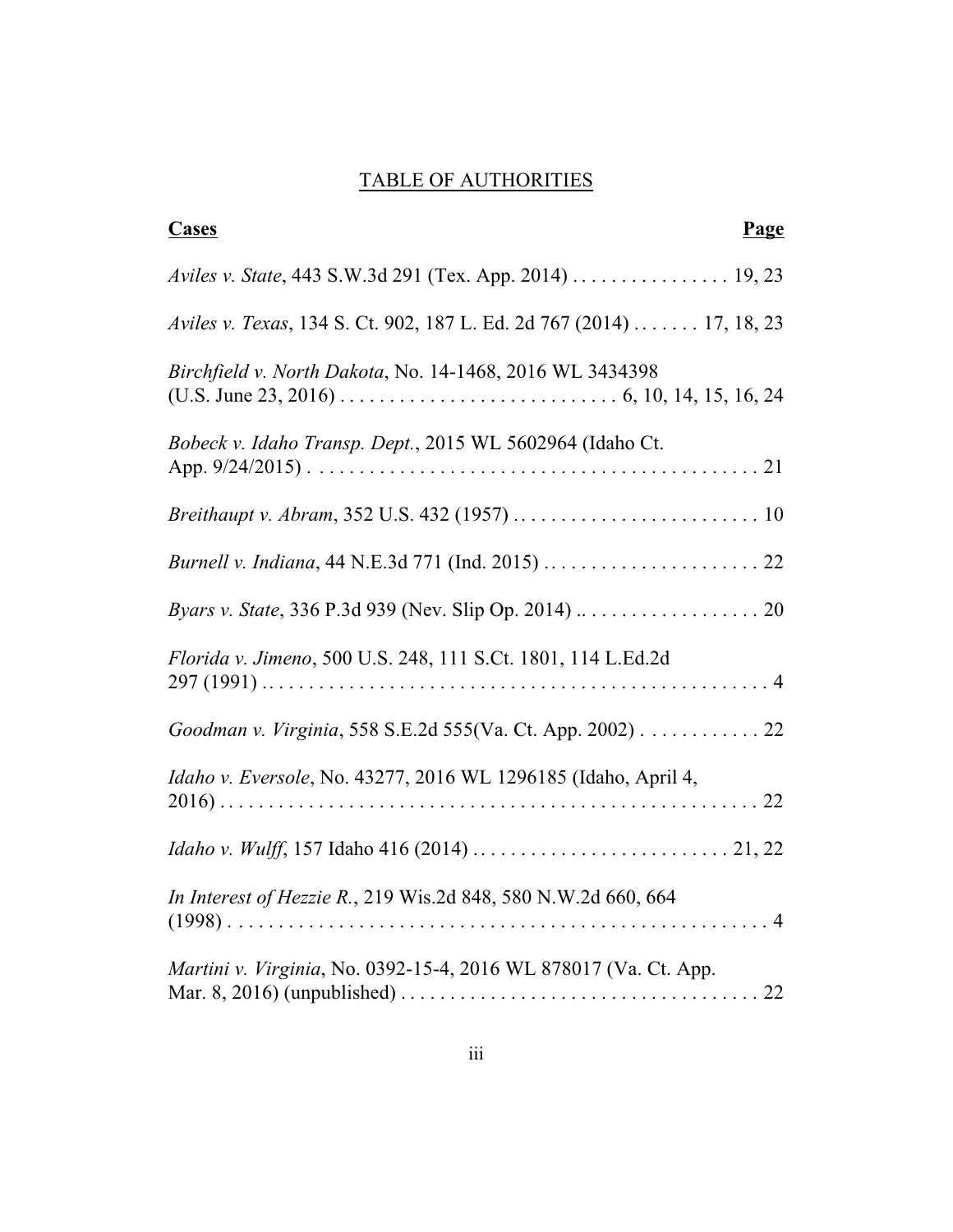| Massachusetts v. Thompson, 32 N.E.3d 1273 (Mass. Ct. App. 2015) 22                                                                                                                                   |
|------------------------------------------------------------------------------------------------------------------------------------------------------------------------------------------------------|
| Minnesota Dep't of Pub. Safety v. Wiehle, 287 N.W.2d 416 (Minn.                                                                                                                                      |
| Missouri v. McNeely, 133 S.Ct. 1552, 185 L.Ed.2d 696<br>$(2013)$ 2, 3, 4, 5, 6, 7, 11, 13, 14, 15, 16, 17, 18, 19, 20, 21, 22, 23, 24, 25                                                            |
| Nebraska v. Modlin, 867 N.W.2d 609 (Neb. 2015) 23                                                                                                                                                    |
| People v. Arredondo, 245 Cal. App. 4th 186, 199 Cal. Rptr. 3d 563,<br>577, as modified on denial of reh'g (Mar. 24, 2016), review<br>granted and opinion superseded, 371 P.3d 240 (Cal. 2016) 19, 20 |
|                                                                                                                                                                                                      |
| Petit v. Iwen, 171 Wis.2d 627, 492 N.W.2d 633 (Ct. App. 1992) 24                                                                                                                                     |
| Schmerber v. California, 384 U.S. 757, 88 S.Ct. 1826 (1966)  4                                                                                                                                       |
| Schneckloth v. Bustamonte, 412 U.S. 218, 93 S.Ct. 2041, 36                                                                                                                                           |
|                                                                                                                                                                                                      |
|                                                                                                                                                                                                      |
| State v. Dawes, No. 111310, 2015 WL 5036690 (Kan. Ct. App.                                                                                                                                           |
| State v. Dearborn, 2010 WI 84, 327 Wis.2d 252, 786 N.W. 2d 97 15                                                                                                                                     |
|                                                                                                                                                                                                      |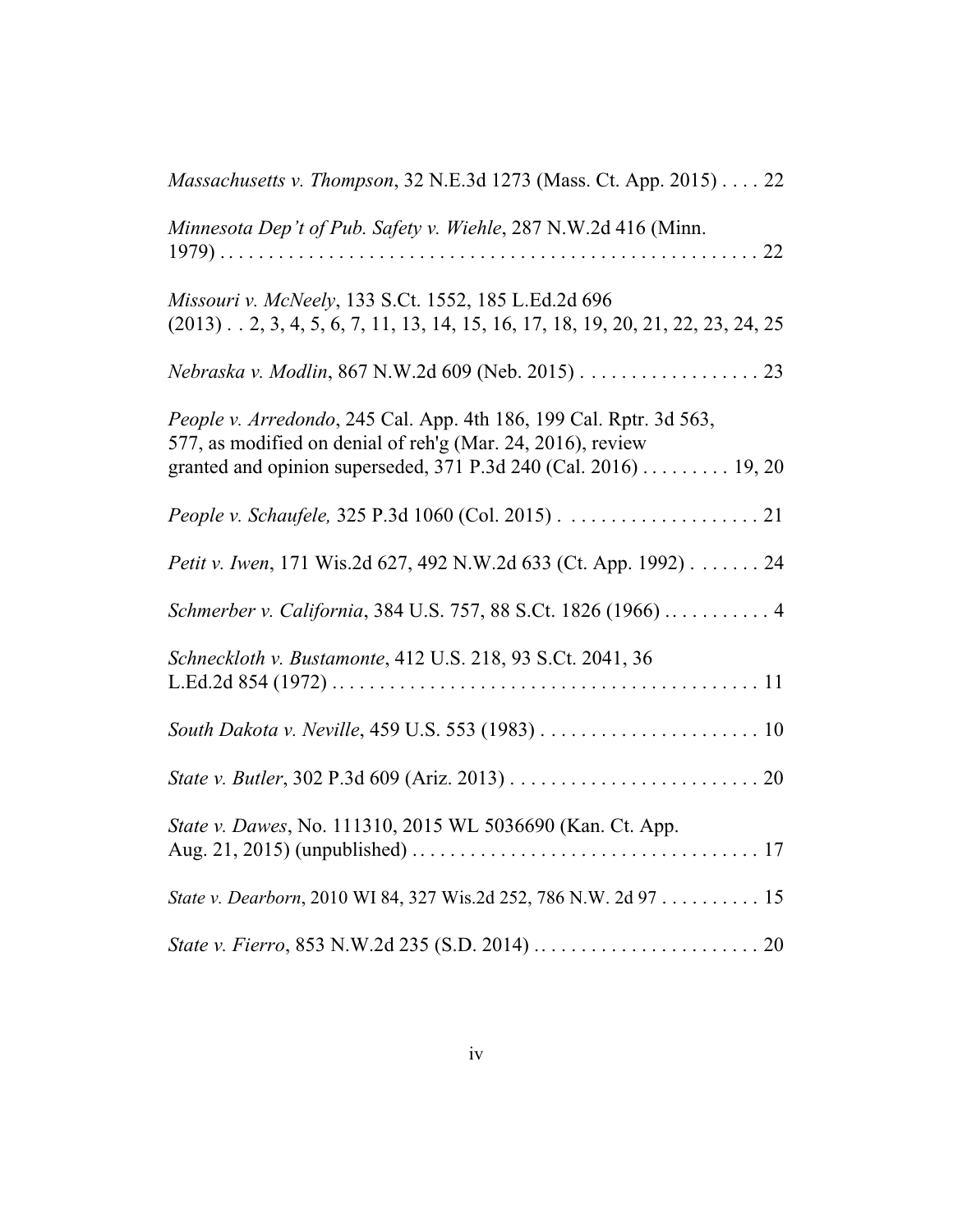| State v. Kennedy, 2014 WI 132, 359 Wis.2d 454, 856 N.W.2d             |
|-----------------------------------------------------------------------|
|                                                                       |
| State v. Krajewski, 2002 WI 97, 255 Wis.2d 98, 648 N.W.2d 385 8       |
| State v. Neitzel, 95 Wis.2d 191, 289 N.W.2d 828 (1980)  7, 10, 11, 12 |
| State v. Ninham, 2011 WI 33, 333 Wis.2d 335, 797 N.W.2d 451 4         |
| State v. Padley, 2014 WI App 65, 354 Wis.2d 545, 849 N.W.2d           |
| State v. Piddington, 2001 WI 24, 241 Wis.2d 754, 623 N.W.2d           |
| State v. Reitter, 227 Wis.2d 213, 595 N.W.2d 646 (1999)  14           |
| State v. S.H., 159 Wis.2d 730, 465 N.W.2d 238 (Ct. App. 1990). 24     |
| State v. Scales, 64 Wis.2d 494, 219 N.W.2d 286 (1974) 9, 10           |
| State v. Schlingmann, No. A15-1080, 2016 WL 3461854, (Minn. Ct.       |
| State v. Smith, 2010 WI 16, 323 Wis.2d 377, 780 N.W.2d 90 4           |
| State v. Villarreal, 475 S.W.3d 784 (Tex. Crim. App. 2014)  4         |
| State v. Wells, 2014 WL 497356 (Tenn. Crim. App. 2014)                |
| State v. Wintlend, 2002 WI App 314, 258 Wis.2d 875, 655 N.W.2d        |
| Tiller v. Arkansas, 439 S.W.3d 705 (Ark. Ct. App. 2014) 22            |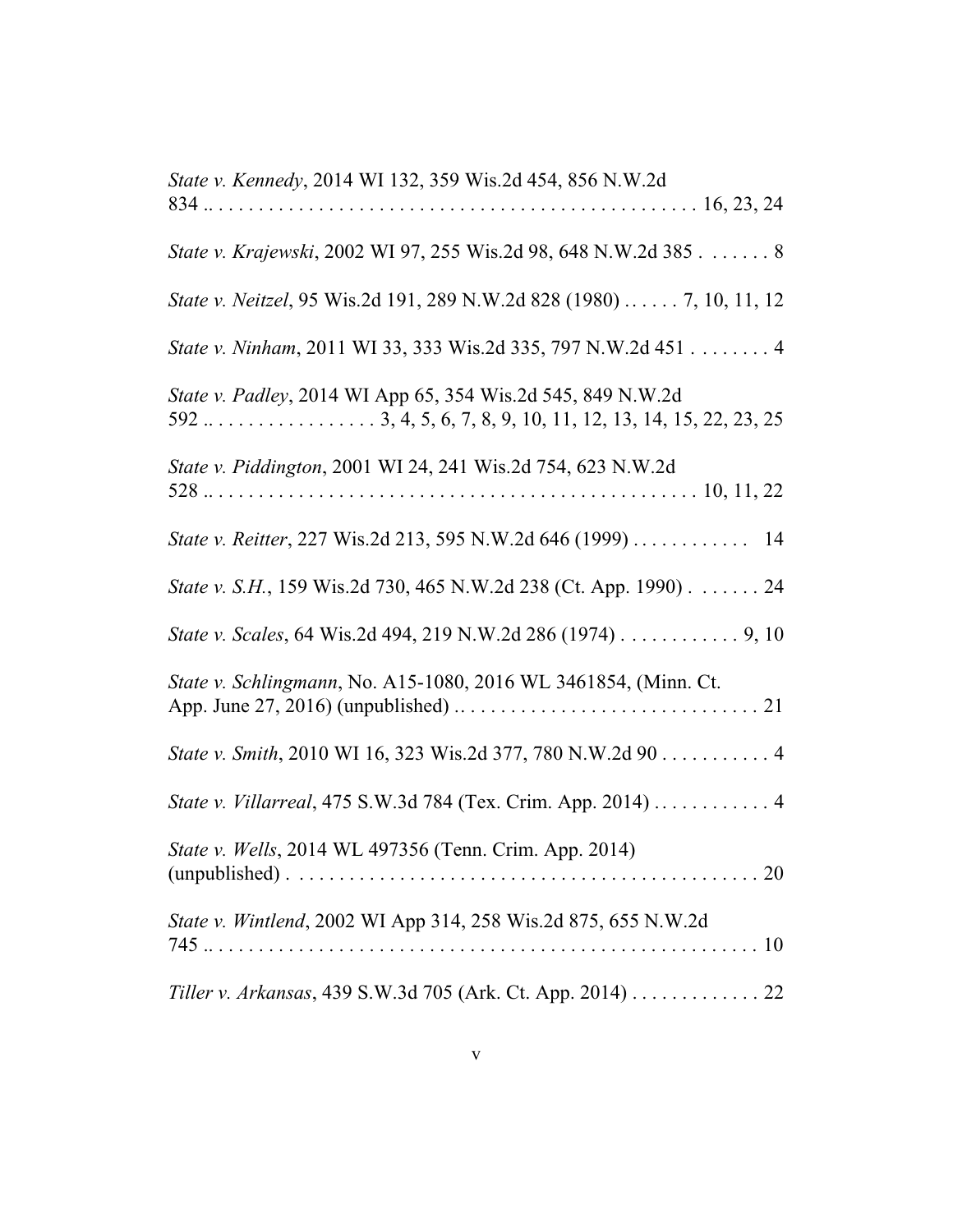| <i>Weems v. State, 434 S.W.3d 655 (Tex. App. 2014), petition for</i>    |
|-------------------------------------------------------------------------|
| discretionary review granted (Aug. 20, 2014), aff'd, No. PD-0635-14,    |
| 2016 WL 2997333 (Tex. Crim. App. May 25, 2016)  17, 18                  |
|                                                                         |
| <i>Williams v. State, 167 So.3d 483, (Dist. Ct. App. Fla. 2015)  20</i> |
|                                                                         |

## **Statutes**

# **Constitutional Provisions**

| $\ldots$ 2, 3, 4, 5, 6, 11, 12, 14, 15, 16, 17, 18, 20, 21, 22, 23, 24, 25 |  |  |  |
|----------------------------------------------------------------------------|--|--|--|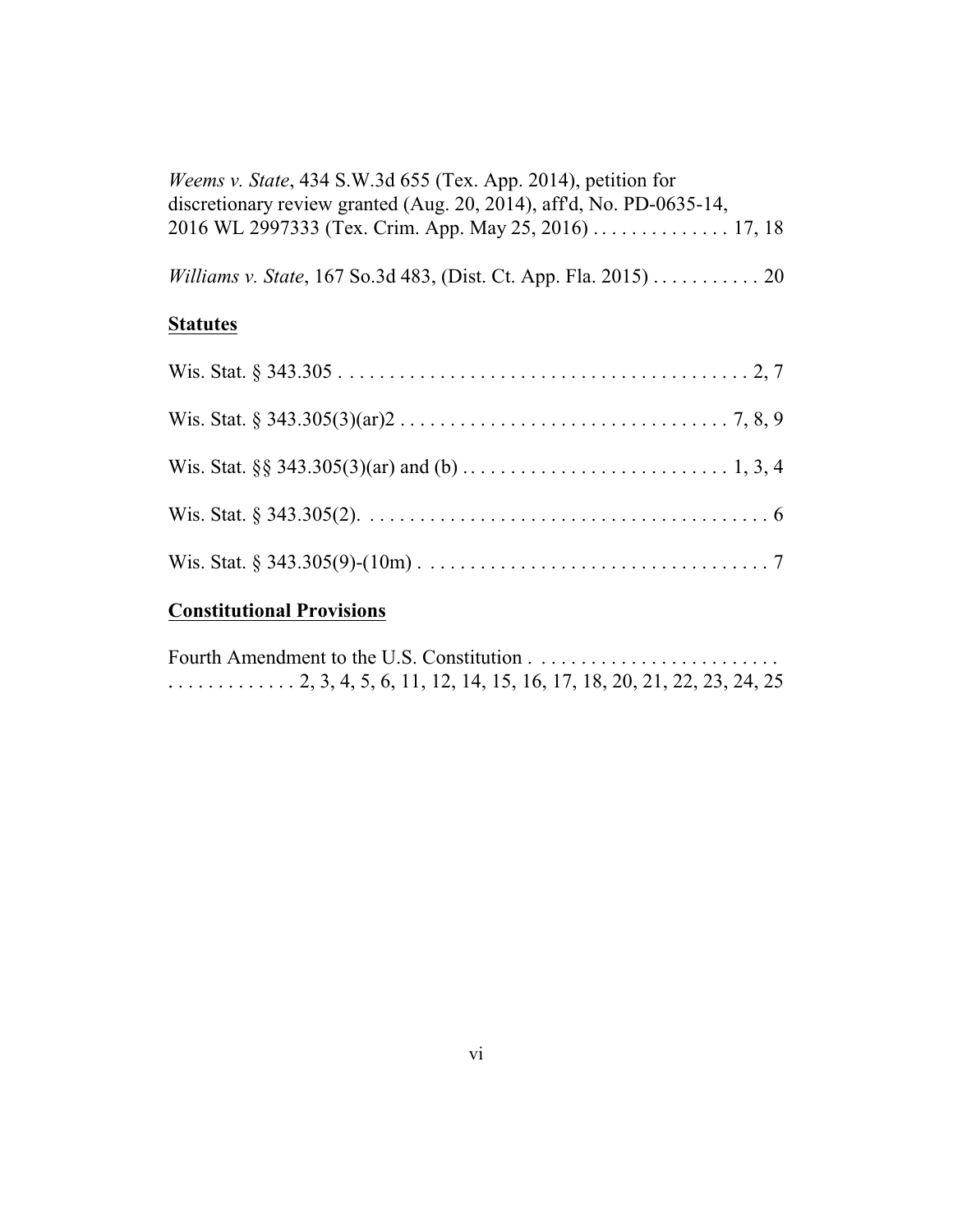#### **ISSUE PRESENTED FOR REVIEW**

Whether the Circuit Court erred in concluding that Wis. Stat. §§  $343.305(3)(ar)$  and (b) are unconstitutional insofar as they create an irrebuttable presumption that an incapacitated person has consented to a blood draw and therein permit a law enforcement officer to order a blood draw without a warrant where no exigent circumstances or other identifiable exception to the warrant requirement exists.

### **POSITION ON ORAL ARGUMENT AND PUBLICATION**

The defendant-respondent joins the State's position on oral argument and publication, believing it warranted and necessary to clarify the workings and application of the implied consent law in the context presented here.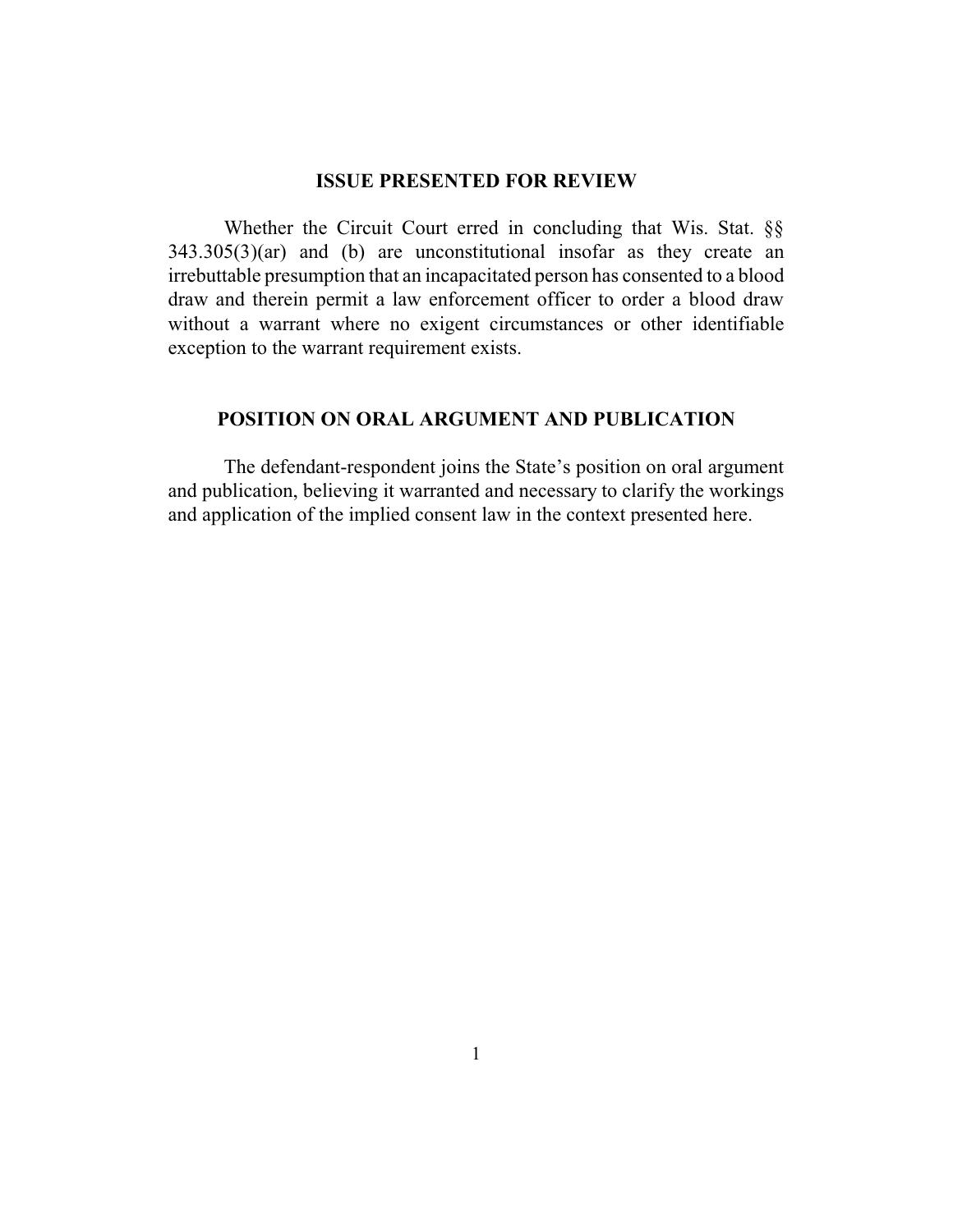#### **STATEMENT OF THE FACTS AND CASE**

Howes does not dispute the State's description of this case's procedural history. Howes also does not dispute the State's general recitation of Wisconsin's statutory scheme of implied consent except to the extent that it asserts that the unconscious-driver "presumption" of consent to a blood draw is rebuttable and otherwise constitutionally sound. Howes contends that the unconscious driver provisions of Wis. Stat. § 343.305 create an irrebuttable presumption of consent and are accordingly unconstitutional insofar as they authorize a warrantless blood draw in the absence of actual voluntary consent sufficient to satisfythe Fourth Amendment or pursuant to anyother established exception to the warrant requirement. He further asserts that Wisconsin's implied consent provisions, as applied to unconscious drivers, operate in fact as a categorical exception to the warrant requirement, thereby violating the Fourth Amendment per the reasoning of the Supreme Court in *Missouri v. McNeely*, 133 S.Ct. 1552, 185 L.Ed.2d 696 (2013).

Finally, Howes does not dispute the general facts of the case as described by the Court of Appeals in its certification: police were dispatched to the scene of an accident involving Howes (on his motorcycle) and a deer. App.  $2<sup>1</sup>$  Howes was found seriously injured and unconscious. App. 2. He was transported to a hospital by ambulance. App. 2, 48. Howes reportedly smelled of alcohol. App. 2. Subsequently, while at the hospital, a law enforcement officer read him the informing the accused form before subsequently directing medical personnel to draw a blood sample without first obtaining a warrant, relying on the authority afforded under Wis. Stat. § 343.305 and by Howes' "implied consent." App. 3, 54. Testing revealed a blood alcohol content of 0.11. App. 3.

<sup>1</sup> For the purpose of the Court's convenience, all of Howes' citations to an Appendix refer to the pagination of the State's Appendix. The Supplemental Appendix that Howes submits in conjunction with his brief will only contain copies of unpublished opinions that he cites, per court rule.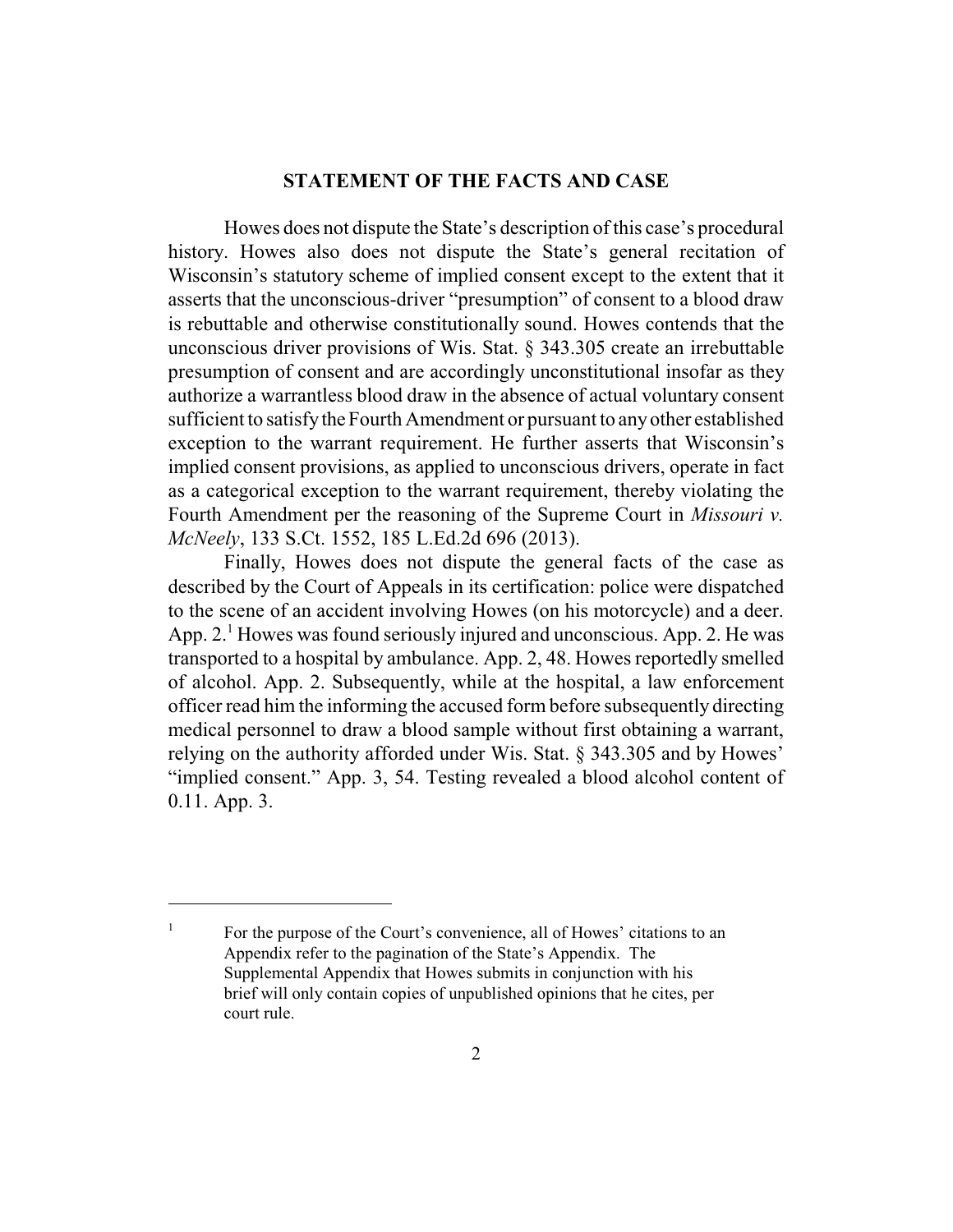#### **ARGUMENT**

- I. THE CIRCUIT COURT CORRECTLY CONCLUDED THAT WIS STAT. §§ 343.305(3)(ar) and (b) ARE UNCONSTITUTIONAL PER THE DICTATES OF *PADLEY* AND *MCNEELY.* THEREFORE, THE BLOODTEST RESULTS SHOULD BE SUPPRESSED IN THIS CASE.
	- A. Introduction and Standard of Review applicable to a Circuit Court's finding that a statute is unconstitutional.

Ultimately, this case turns on whether Wis. Stat. §§343.305(3)(ar) and (b) are constitutional.<sup>2</sup> The constitutionality of a statutory scheme is a question

2

As far as he understands the distinction, Mr. Howes challenged the constitutionality of the "unconscious driver" provision on its face and the Circuit Court agreed that the law cannot be enforced under any circumstances. *State v. Padley*, 2014 WI App 65, ¶ 35, 354 Wis.2d at 569. Some factual background is necessary to provide context for how the controversy arose, but Mr. Howes believes his challenge is "as-applied" only insofar as his Fourth Amendment rights were personally violated by the State's conduct under the general auspices of the provisions in question when the blood draw was performed. In other words, he does not believe that any variation in circumstances (except for the crucial one–incapacitation, which brings him within the purview of the provision in the first place) would materially affect the analysis. The State, at footnote 9 of its brief, refutes this notion and asserts that the statute could apply in a situation where no search is ultimately permitted— where an unconscious driver is discovered under circumstances that indicate that he had previouslywithdrawn his "revocable" implied consent. Presumably, the State is referring to the possibility mentioned earlier in its brief that an unconscious driver *could* revoke his consent by carrying a notarized letter in his front pocket objecting to a search. Howes submits that this notion, while imaginative, is unreasonable under the Fourth Amendment to the point of absurdity and highlights the unworkability of the State's theoretical consent scheme. In effect, this would mean that an unconscious driver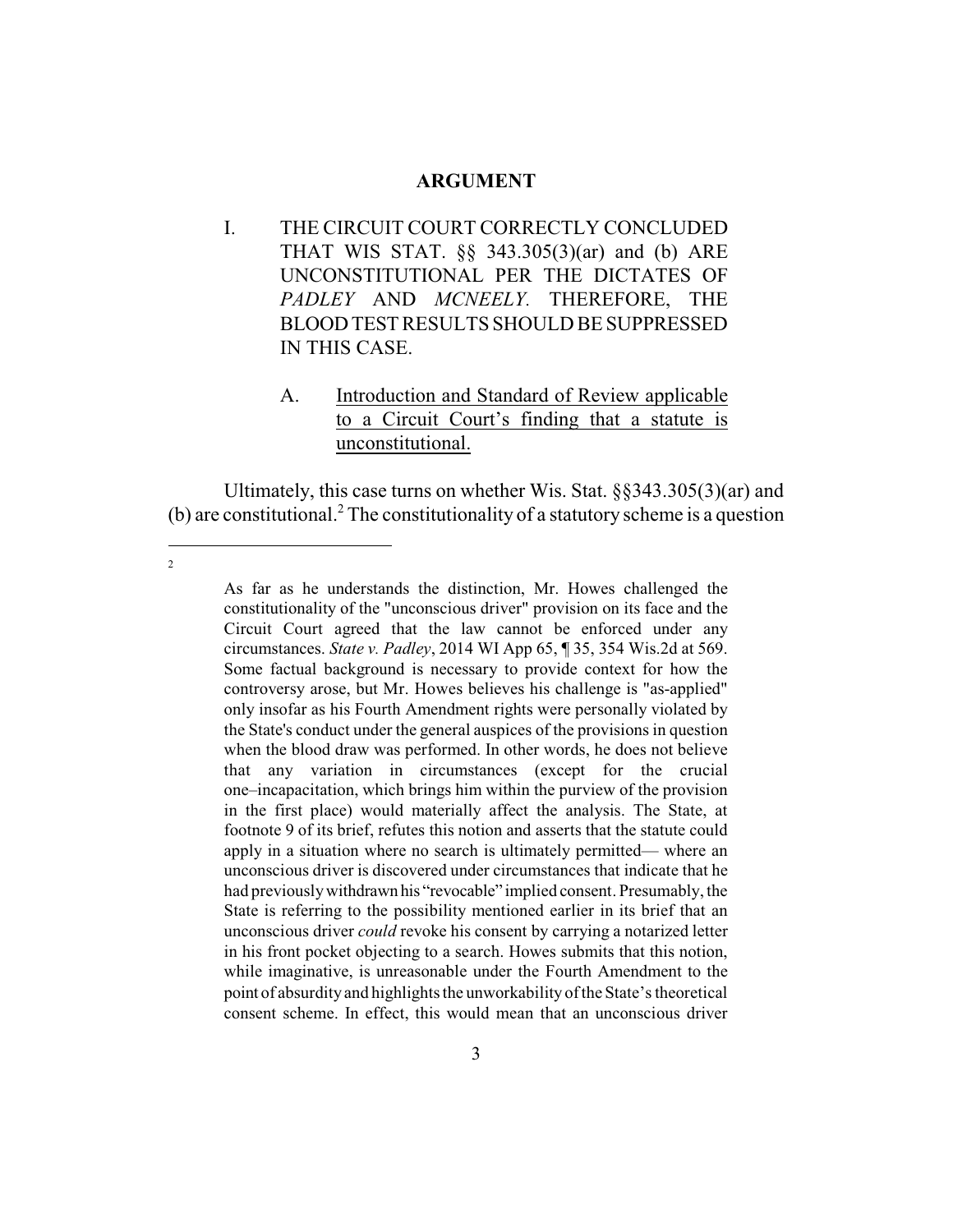of law subject to de novo review on appeal. *State v. Ninham*, 2011 WI 33, ¶ 44, 333 Wis.2d 335, 360, 797 N.W.2d 451, 464. A statute enjoys a presumption of constitutionality that can only be overcome by a showing or proof that the statute is unconstitutional beyond a reasonable doubt. *State v. Smith*, 2010 WI 16, ¶ 8, 323 Wis.2d 377, 387, 780 N.W.2d 90, 95. A reviewing court may find that only a portion of a particular statute or scheme is unconstitutional, therein permitting the remaining valid portions of that statute to continue in effect. *In Interest of Hezzie R.*, 219 Wis.2d 848, 863, 580 N.W.2d 660, 664 (1998).

In terms of summary factual findings immediately relevant to this appeal, the Court found that the law enforcement officer ordered the blood draw of an incapacitated Howes without a warrant, and that the facts did not lend themselves to anyarguable exception to the Fourth Amendment's warrant requirement other than the erroneous one advanced by the State that was premised upon implied consent. App. 26-27, 100-102. It discussed the nuance of "implied consent" in explicating *State v. Padley*, 2014 WI App 65, 354 Wis.2d 545, 849 N.W.2d 592, and reviewed the permissions granted by §§343.305(3)(ar) and (b) against the backdrop of *McNeely* and its contemporary vivification of the precepts originally expounded in *Schmerber v. California*, 384 U.S. 757, 88 S.Ct. 1826 (1966). App. 28-31, 99-102. In doing so, the Circuit Court explicitly acknowledged the presumption of constitutionality and the heavy burden necessary to overcome it before affirmatively finding that the "unconscious driver" implied consent provisions

would only have the ability to revoke his or her implied consent as a matter of anticipation, and that revocation would hang in indefinite suspension (without inducing penalty) until circumstances arose that would allow it to take effect (presumably triggering a penalty). This onerous impracticality hardly constitutes a meaningful, practicable ability to limit or revoke consent. Such ability is a necessary element of consent that is valid under the Fourth Amendment. See *State v. Villarreal*, 475 S.W.3d 784, 799 (Tex. Crim. App. 2014), reh'g granted (Feb. 25, 2015), cert. denied, No. 15-1063, 2016 WL 707952 (U.S. June 28, 2016) (citing *Florida v. Jimeno*, 500 U.S. 248, 252, 111 S.Ct. 1801, 114 L.Ed.2d 297 (1991). As a matter of both practicality and constitutional principle then, Howes submits that, for an unconscious driver, consent is effectively irrevocable and thereby invalid under the Fourth Amendment.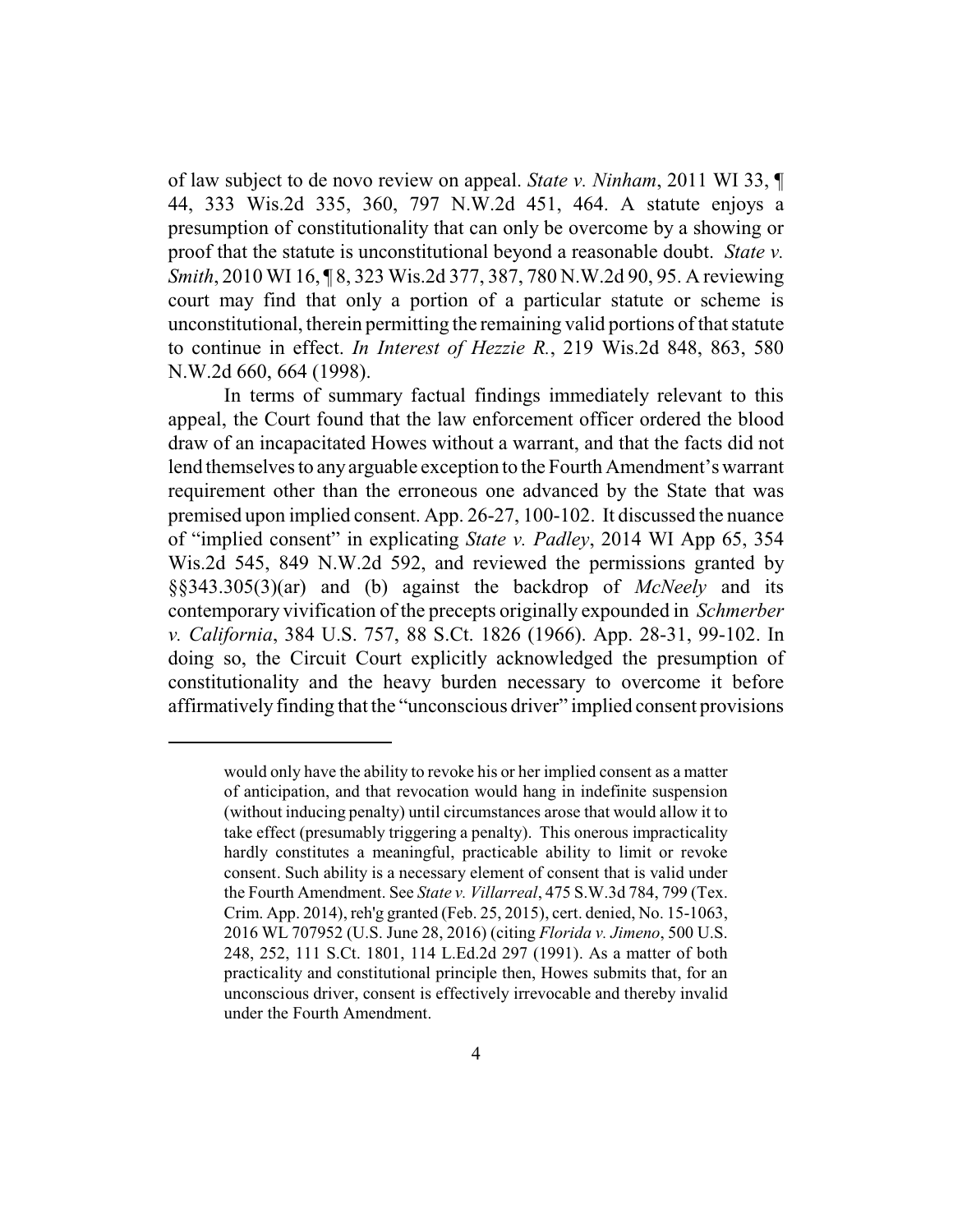did not pass constitutional muster, as Howes alleged. App. 27, 98-103.

The District IV Court of Appeals certified the case for this Court, stating that the central issue presented is "whether provisions in Wisconsin's implied consentlawauthorizing a warrantless blood draw froman *unconscious* suspect violate the Fourth Amendment to the United States Constitution." App. 1. It homed in on the issue of whether implied consent, deemed to have occurred before a defendant is ever a suspect, is voluntary consent for purposes of the consent exception of the Fourth Amendment's warrant requirement. App. 1. The Court noted that the parties agreed that this statutory justification for warrantless blood draws is a categorical exception to the warrant requirement, but differed as to whether such exception satisfies the Fourth Amendment. App. 2. After touching on *McNeely* and some of the "muddled" case law concerning consent, the Court ultimately concluded that "[t]he question seems to boil down to whether courts should apply the normal case-by-case totality-of-the-circumstances test, as Howes argues, or instead conclude that the scheme is, in effect, a permissible per se exception, as the State argues. App. 23.

To put it plainly, Howes believes that the Circuit Court got it right with its original determination— that (1) *Padley* provides a clear elucidation of the constitutional implications of implied consent, and therein, that the *Padley* distinction between "implied" consent and "actual" consent renders the use of implied consent to authorize warrantless blood draws from unconscious persons violative of the Fourth Amendment. Furthermore, and expanding on the Circuit Court's logic, he believes (2) that *McNeely* stands for the general proposition that per se exceptions to the Fourth Amendment's warrant requirement are prohibited, and accordingly, because the "unconscious driver" provisions of Wisconsin's implied consent laws effectively operate as such a categorical exception, the provisions under controversy here are unconstitutional. That being the case, Howes submits (3) that the Circuit Court's judgment should be affirmed, and that no good faith exception to the exclusionary rule applies.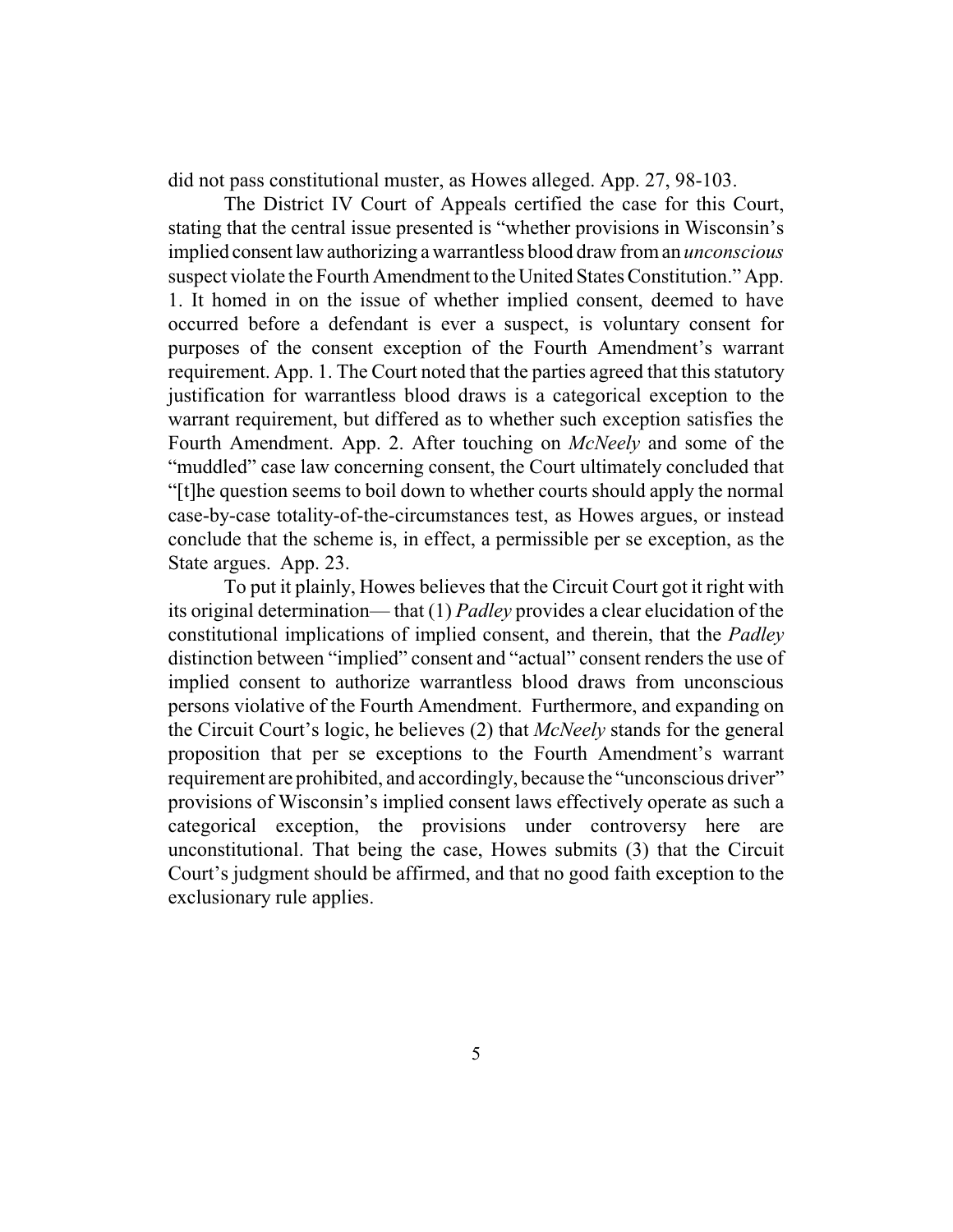- B. Wisconsin's implied consent provisions authorizing a suspicion-based warrantless blood draw of an unconscious driver are unconstitutional under the Fourth Amendment.
	- 1. *Padley* correctly delineates the bounds of implied consent with respect to the Fourth Amendment.

Forced blood draws conducted by law enforcement constitute "searches" under the Fourth Amendment and are therefore required to be reasonable. *Padley*, 2014 WI App 65, ¶ 23, 354 Wis.2d at 562. In the absence of an established exception, warrantless searches are per se unreasonable and are therefore unlawful. *Id*. This is true even when the search is conducted following a lawful arrest. *McNeely*, 133 S.Ct. at 1558, 185 L.Ed. 696. In the context of a blood draw, the exceptions to the warrant requirement are more or less limited to (a) consent, or (b) a showing of exigent circumstances.<sup>3</sup> There is no claim that exigent circumstances for purposes of exception to the warrant requirement presented in Mr. Howes' case. Thus, the State premises its argument on its (erroneous) construction of "consent".

The State incorrectly interprets the notion of "implied consent" as an invasive literal permission allowing warrantless blood draws in the absence of circumstances indicating an intent to revoke that permission rather than merely an implicit agreement to be subject to codified penalties for non-compliance.<sup>4</sup>

<sup>4</sup> Wis. Stat. § 343.305(2) reads:

IMPLIED CONSENT. Any person who is on duty time with respect to a commercial motor vehicle or drives or operates a motor vehicle upon the public highways of this state, or in those areas enumerated in s. 346.61, is deemed to have given consent to one or more tests of his or her breath,

<sup>3</sup> Howes submits that the Supreme Court, in *Birchfield v. North Dakota*, No. 14-1468, 2016 WL 3434398, at \*5 (U.S. June 23, 2016), conclusively determined that a blood draw may not be administered under the "search incident to arrest" exception to the Fourth Amendment warrant requirement.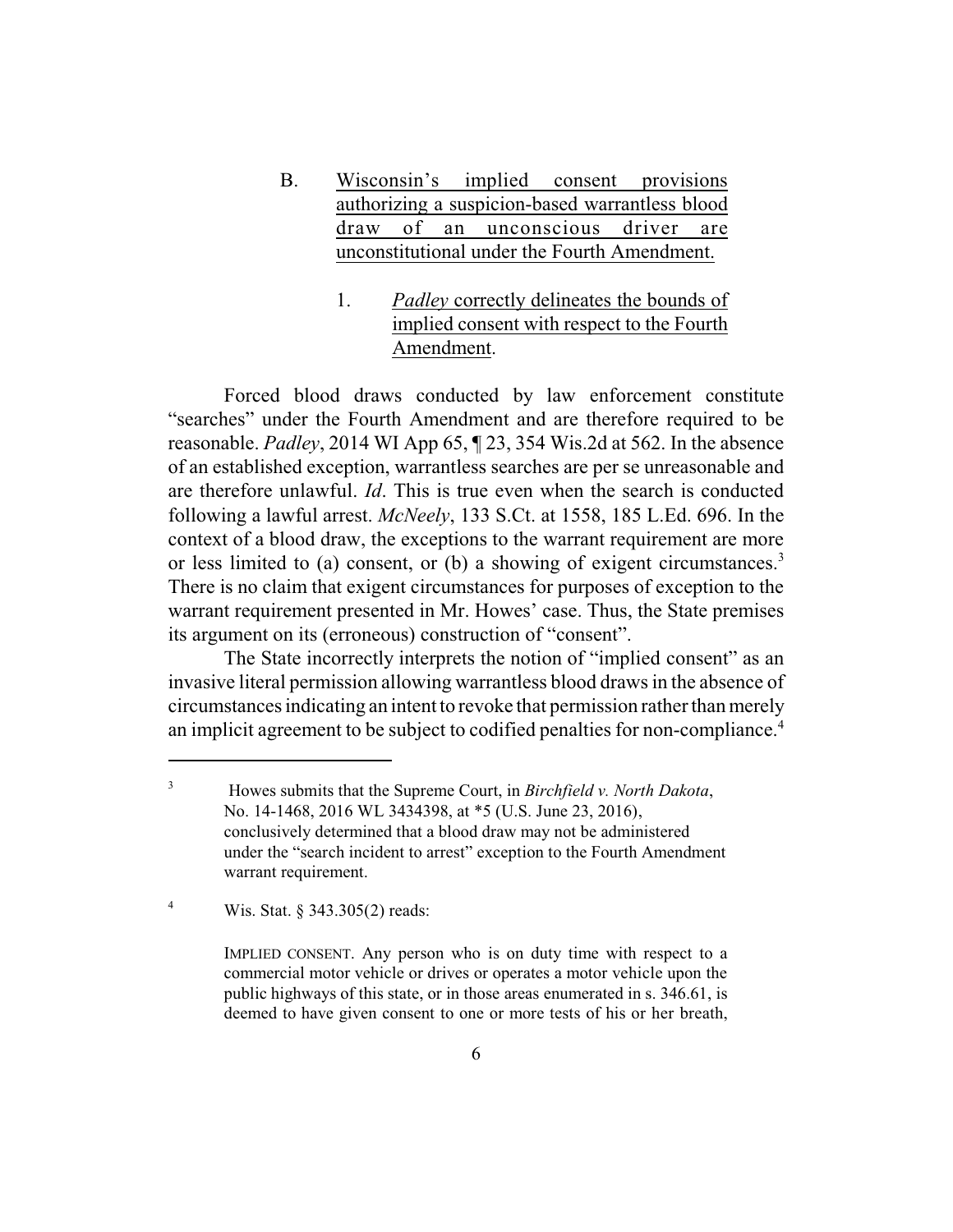It persists in doing so despite the Court of Appeals' discussion in *Padley*, where the Court explicitly clarified the definition of implied consent in finding that Wis. Stat. § 343.305(3)(ar)2. (analogue/companion to the statutes at issue here) did not actually authorize police to conduct a search, and that "'implied consent' alone [cannot] 'serve as a valid exception to the warrant requirement." 2014 WI App 65, ¶ 37, 354 Wis.2d at 569. The *Padley* Court explained the limited scope of consequential permissions authorized under "implied consent," stating:

> [i]t is incorrect to say that a driver who consents to a blood draw after receiving the advisement contained in the "Informing the Accused" form has given "implied consent." If a driver consents under that circumstance, that consent is actual consent, not implied consent. If the driver refuses to consent, he or she thereby withdraws "implied consent" and accepts the consequences of that choice. See, e.g., *McNeely*, 133 S.Ct. at 1566 (Implied consent laws "impose significant consequences when a motorist withdraws consent."); *State v. Neitzel*, 95 Wis.2d 191, 203, 289 N.W.2d 828 (1980) ( "The entire tenor of the implied consent law [WIS. STAT. § 343.305 (1975) ] is ... that consent has already been given [at the time a person

blood or urine, for the purpose of determining the presence or quantity in his or her blood or breath, of alcohol, controlled substances, controlled substance analogs or other drugs, or any combination of alcohol, controlled substances, controlled substance analogs and other drugs, when requested to do so by a law enforcement officer under sub. (3) (a) or (am) or when required to do so under sub. (3) (ar) or (b). Any such tests shall be administered upon the request of a law enforcement officer. The law enforcement agency by which the officer is employed shall be prepared to administer, either at its agency or any other agency or facility, 2 of the 3 tests under sub. (3) (a), (am), or (ar), and may designate which of the tests shall be administered first.

The penalties for failure to comply with these provisions are outlined at length in §§ 343.305(9)-(10m).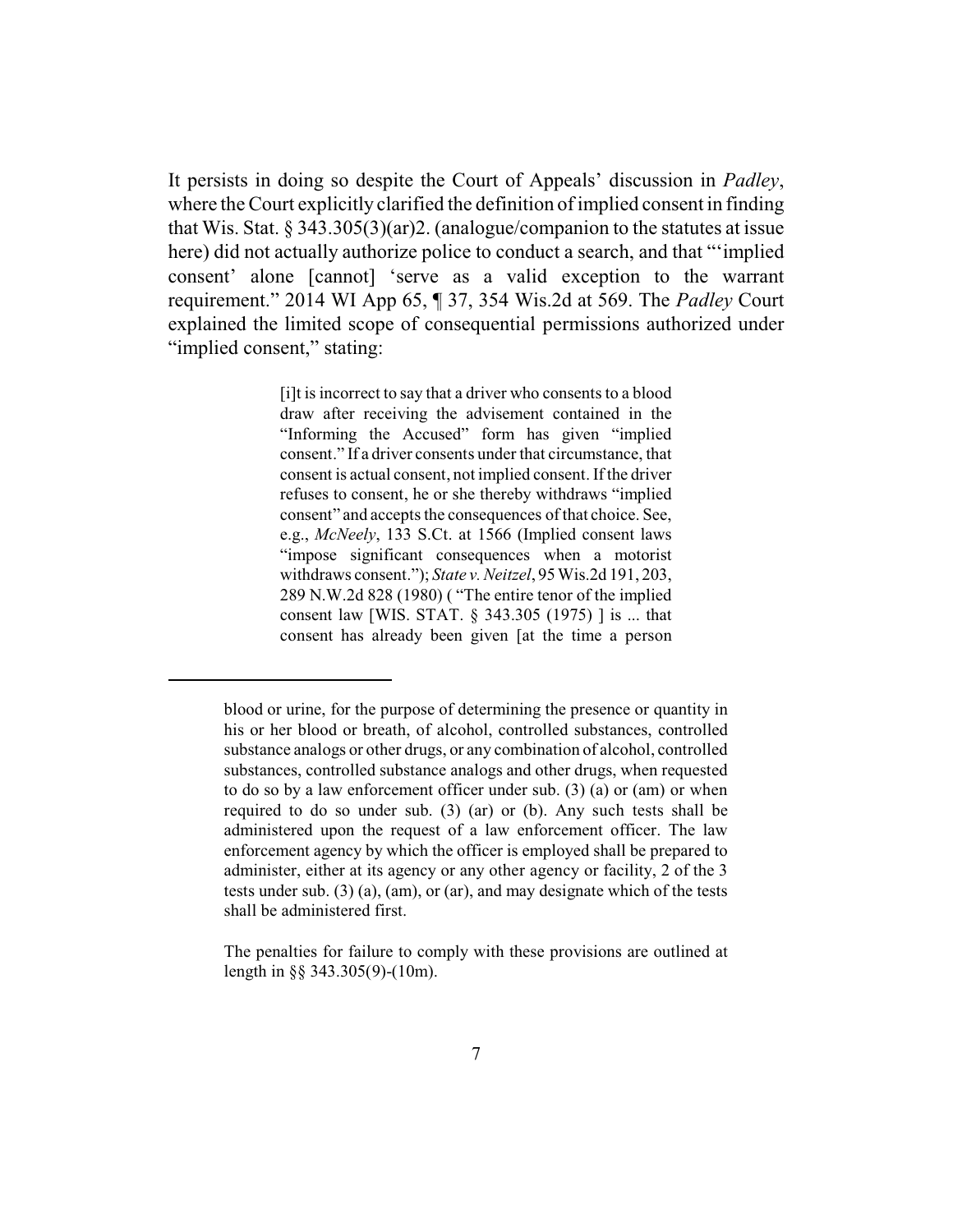obtains a license] and cannot be withdrawn without the imposition of the legislatively imposed sanction of mandatory suspension."); see also *State v. Krajewski*, 2002 WI 97, ¶ 25, 255 Wis.2d 98, 648 N.W.2d 385 (explaining that a driver can "withdraw[ ] consent" by "refus[ing] to provide a requested sample for testing")...

the implied consent law is explicitly designed to allow the driver, and not the police officer, to make the choice as to whether the driver will give or decline to give actual consent to a blood draw when put to the choice between consent or automatic sanctions. Framed in the terms of "implied consent," choosing the "yes" option affirms the driver's implied consent and constitutes actual consent for the blood draw. Choosing the "no" option acts to withdraw the driver's implied consent and establishes that the driver does not give actual consent. Withdrawing consent by choosing the "no" option is an unlawful action, in that it is penalized by "refusal violation" sanctions, even though it is a choice the driver can make...

[i]n this context,  $\S$  343.305(3)(ar)2. does not authorize searches, instead it authorizes police to require drivers to choose between giving actual consent to a blood draw, or withdrawing "implied consent" and suffering impliedconsent-law sanctions.

*Id.* at ¶¶ 38-40.

Though *Padley* did not involve an incapacitated driver, the Court there– in a footnote to the above-excerpted passage— acknowledged the potential implications that its analysis of implied consent might present in such a context. *Id.* at  $\P$  39 fn.10.<sup>5</sup> In essence, the Court presciently observed that, as

<sup>5</sup> In its entirety, footnote 10 to paragraph 39 reads:

We acknowledge that there may be tension between the case law we summarize here and language in the implied consent law as amended by 2009 Wisconsin Act 163, which establishes that, at least in the context of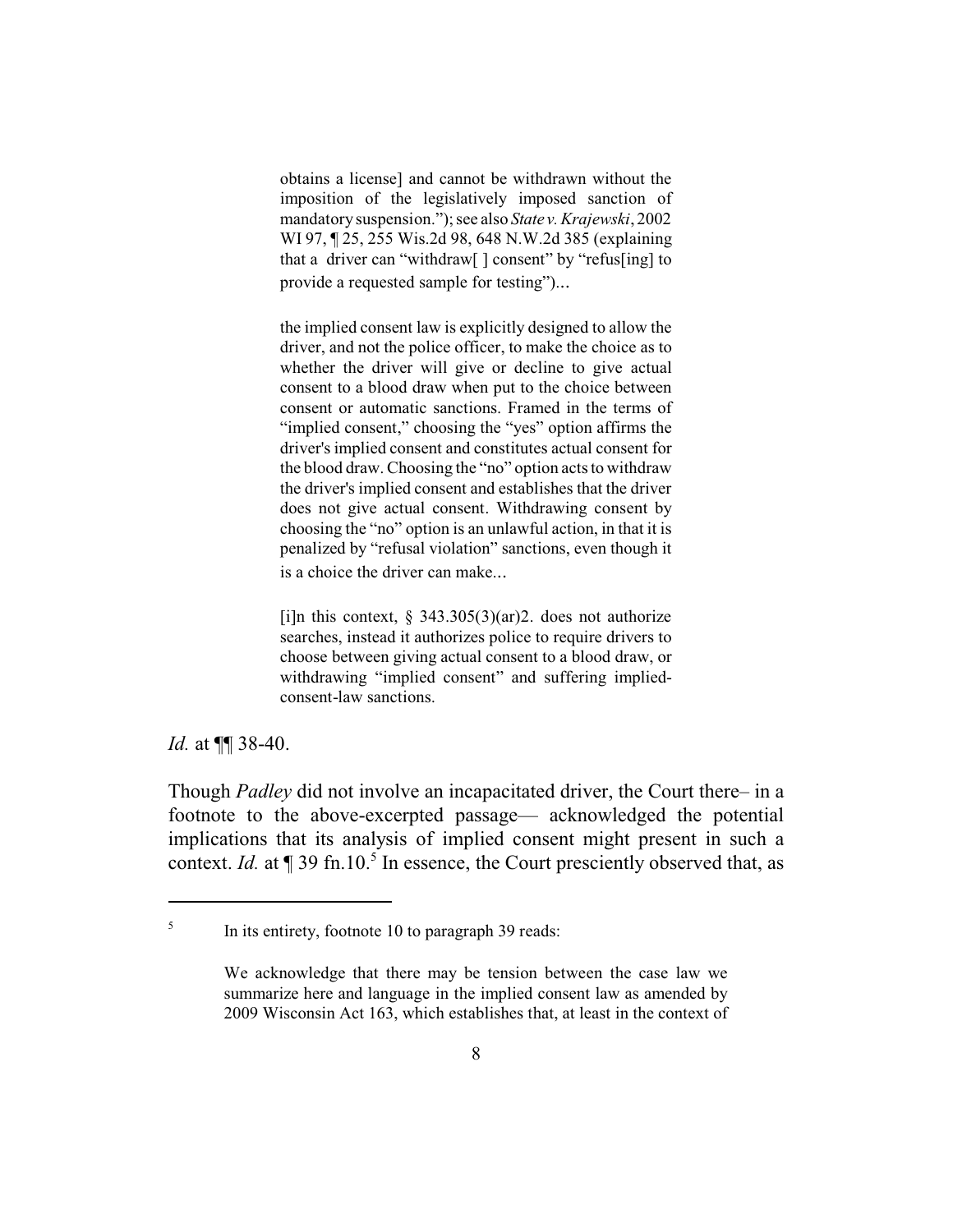written, the fact that "implied consent" is transmogrified into actual consent by the "unconscious driver" provisions of the implied consent laws may provide an exception to its general holding that the informed consent statute provision it was reviewing was constitutional (insofar as it applied to conscious persons with the capacity to consent or refuse). Ultimately, *Padley* affirmed the constitutionalityof Wis. Stat. § 343.305(3)(ar)2. onlyto the extent that it allows law enforcement officers to compel a suspected offender to submit to a blood test by presenting them with the choice of compliance or sanctions. It did not imply that a forced blood draw falls into the definition of implied consent law sanctions, nor did it validate any notion that implied consent may serve as a valid exception to the warrant requirement in the absence of express, contemporaneous consent to draw blood.<sup>6</sup>

The State cites numerous cases indicating that implied consent statutory schemes are generally valid, but none that acutely consider the question of whether implied consent is tantamount to actual consent permitting a warrantless blood draw under circumstances similar to those presented here. In addition to some Wisconsin case law touching upon the general mechanics of the implied consent statutes' refusal procedures, the State mentions *State v. Scales*, 64 Wis.2d 494, 219 N.W.2d 286 (1974), which briefly discusses the presumptive consent of unconscious drivers, but

6

incapacitated drivers, "implied consent" is a sufficient basis on which to proceed with a warrantless search. See WIS. STAT. § 343.305(3)(ar)2. Under § 343.305(3)(ar)2., a driver involved in an accident resulting in a death or great bodily harm who police believe committed a traffic law violation, and who is "unconscious or otherwise not capable of withdrawing consent [,] is presumed not to have withdrawn consent" and a blood draw "may be administered" to the driver. Thus, at least in the context of an incapacitated driver and in the limited context of § 343.305(3)(ar)2., implied consent is deemed the functional equivalent of actual consent. However, we need not address this tension further because, in the instant case, Padley has not called any court's attention to the incapacitated driver scenario and there is no question that Padley was treated by the deputy as a conscious driver who could give actual consent. Having acknowledged this tension, we will not reference the incapacitated driver aspect of  $\S$  343.305(3)(ar)2. in this opinion each time that it could represent an exception to our analysis.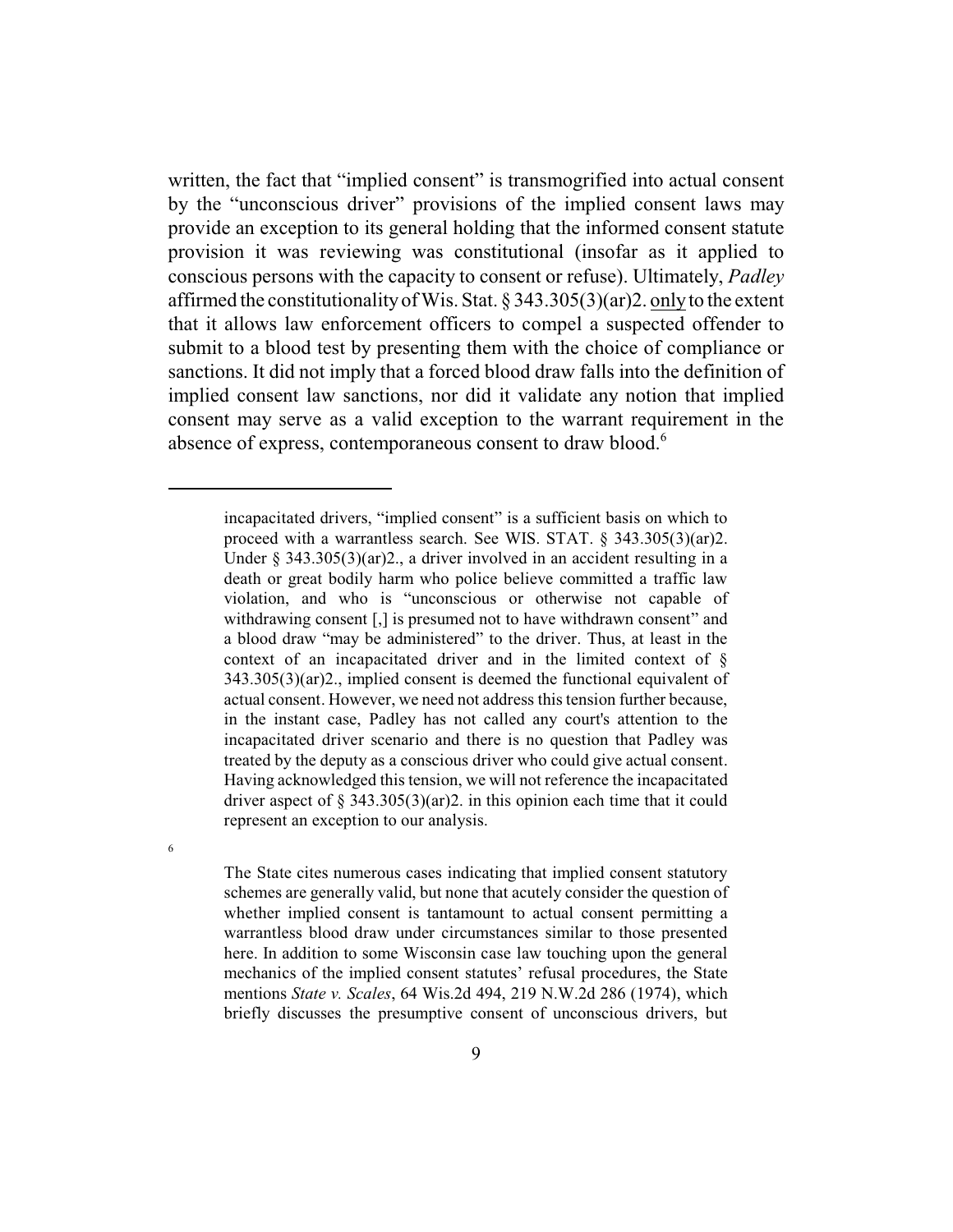The State largelyignores existence of *Padley* despite the Circuit Court's reliance upon it and the certifying Court of Appeals' intimation that *Padley* more closely controls the issue at stake here than broad statements about the validity of implied consent laws and penalization for non-compliance in general. App. 13-23.<sup>7</sup> In doing so, the State seems to miss the proverbial boat entirely: implied consent laws and penalties imposed for noncompliance with those laws are generally permissible, but implied consent alone cannot constitute de facto permission to conduct a warrantless blood draw. The effective permissions of "implied consent" cannot be construed as broadly as the State would make them out to be.

Despite its implicit repudiation of *Padley*, the State neither addresses the opinion directly nor cites to any case law that explicitly support its expansive view of "implied consent." The cases that are emphasized either simply state general approval for the notion of implied consent schemes or only actually touch on the issue of whether implied consent provides authorization for a constitutionally valid search in an oblique sense. State's Br., 19-22. This particularly evident in the State's discussion of *State v. Piddington*, 2001 WI 24, 241 Wis.2d 754, 623 N.W.2d 528 and *State v. Neitzel*, 95 Wis.2d 191, 289 N.W.2d 828 (1980). In *Piddington*, the issue was

<sup>7</sup> Howes submits that the Court of Appeals, in its certification, accurately elucidated the tension between *Padley* and *State v. Wintlend*, 2002 WI App 314, 258 Wis.2d 875, 655 N.W.2d 745, the cases *Wintlend* relied upon, and its progeny. He submits that *Padley* controls here, as it includes the most direct and lucid discussion of the consent issue under evaluation here.

settled the case on other grounds (moreover, the State also concedes that *Scales* and *State v. Neitzel*, 95 Wis.2d 191, 289 N.W.2d 828 (1980), another cases it relies heavily upon, incorrectly interpret when implied consent actually occurs). Similarly, *Breithaupt v. Abram*, 352 U.S. 432 (1957) was resolved under the due process clause, did not discuss irrebuttable presumptions, and took a favorable view of blood tests that is somewhat inconsistent with the Court's recent decision in *Birchfield v. N. Dakota*. *South Dakota v. Neville*, 459 U.S. 553 (1983) merely concerned whether the fact of a refusal to comply with implied consent laws might be used against a defendant in court.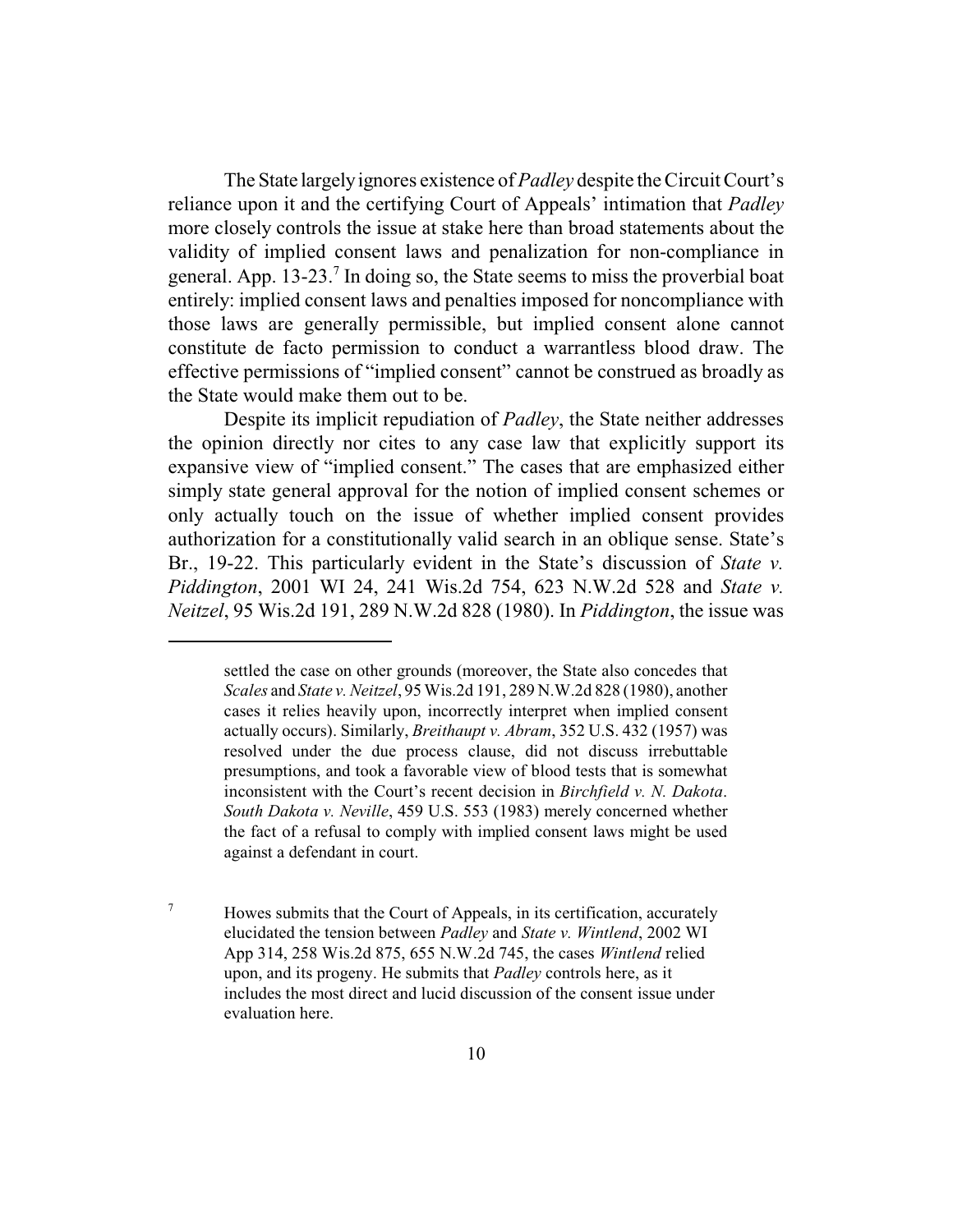whether an officer complied with a statutorily imposed duty to provide implied consent warnings. As the Court of Appeals observed, the issue as to whether the defendant's consent to the blood draw that took place was voluntary for Fourth Amendment purposes was never addressed App. 21. Because the defendant in *Piddington* was deaf, and the Court endorsed the officer's reading of the implied consent warnings in spite of that fact, the State apparently takes case to mean that implied consent alone can justify a warrantless blood test irrespective of a voluntariness analysis. This is an erroneously overbroad reading that fails to mention that the deaf defendant was able to communicate through an interpreter and notes passed back and forth with the arresting officer. 2001 WI 24, ¶ 29-32. The defendant himself did not go so far to suggest that his eventual actual consent to a blood draw was involuntary, and so the State's attempt to draw an inference that a voluntariness analysis has no place where implied consent is involved seems confused at best.<sup>8</sup>

The suggestions made by the State using the *Neitzel* decision are similarly awkward and overstated. *Neitzel* merely concerned the propriety of refusal penalties and the issue of whether a right to counsel attaches before a suspect decides to take or refuse a chemical test for intoxication. In its certification, the Court of Appeals pointed out all of *Neitzel*'s shortcomings with respect to the applicable analysis here, explicitly observing that the *Neitzel* Court did not focus on consent. App. 19-21. Rather, within its discussion of the right to counsel issue, the *Neitzel* Court generally observed that

<sup>8</sup> As the Court of Appeals alluded, Howes' endorsement of *Padley* necessitates his objection to the unconscious driver provisions on the basic grounds that the statute eschews the proper "totality-of-thecircumstances" voluntariness analysis under *Schneckloth v. Bustamonte*, 412 U.S. 218, 93 S.Ct. 2041, 36 L.Ed.2d 854 (1972). App. 9. Seeing that analysis through to fruition results in the determination that passive, implied consent via statute does not constitute actual consent for purposes of the Fourth Amendment, as decided in *Padley*. Obviously, Howes also submits that the unconscious driver provisions fall short of meeting any totality-of-the-circumstances considerations pursuant to *McNeely.*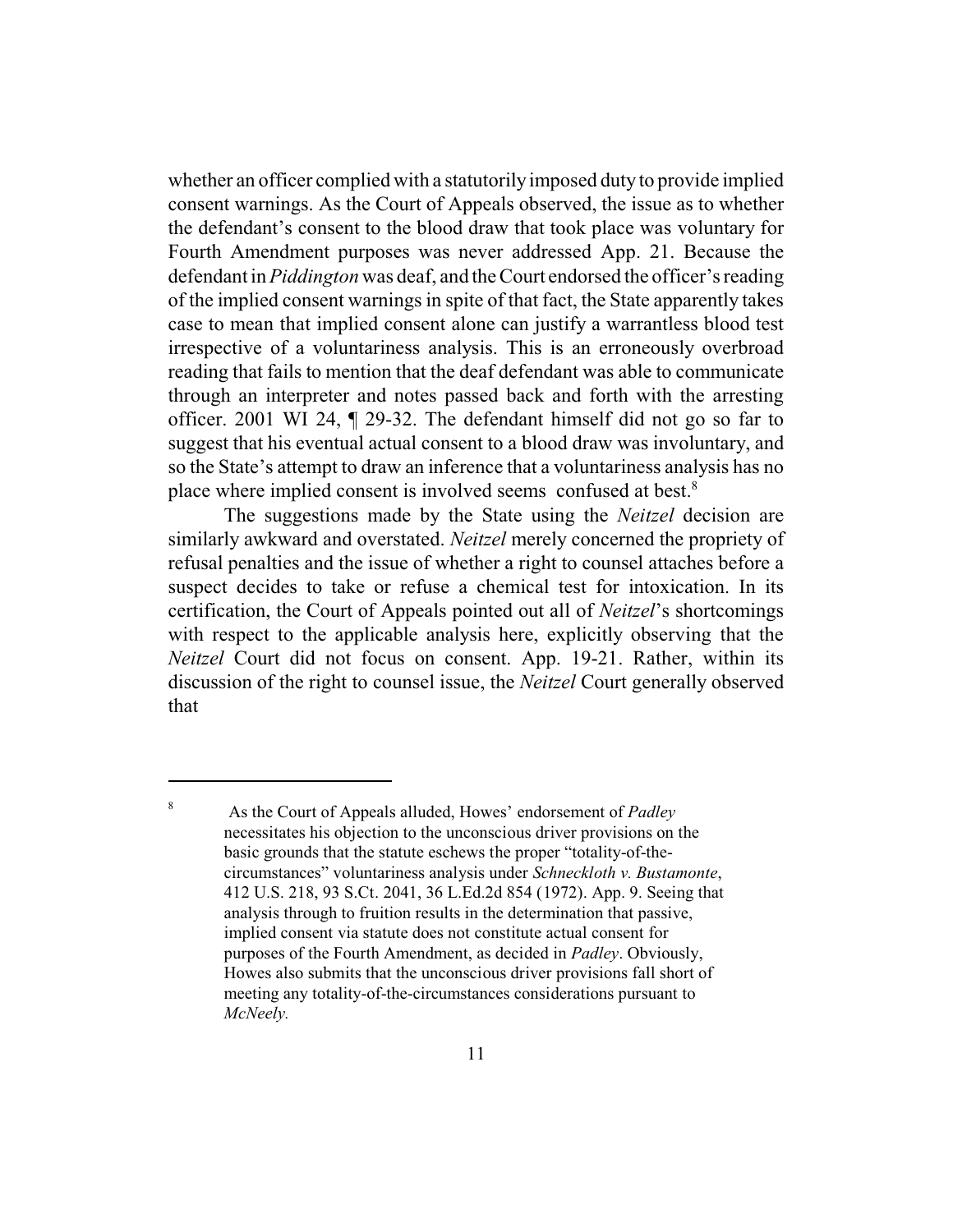[i]t is assumed that, at the time a driver made application for his license, he was fully cognizant of his rights and was deemed to know that, in the event he was later arrested for drunken driving, he had consented, by his operator's application, to chemical testing under the circumstances envisaged by the statute.

95 Wis.2d at 201. That statement is immediately followed by a discussion of the penalties that a driver would face if he were to recant that consent. *Id.* There is nothing absolutist mentioned regarding the effect of implied consent in terms of warrantless blood draws or that implied consent premised (erroneously) on licensure dispensedwith the issue of voluntariness. The Court did not overtly propose that implied consent alone satisfies the Fourth Amendment when it comes to blood draws. Thus, when the certifying Court of Appeals observed that *"Neitzel* uses broad language that *could* be read as the State now reads it...as holding that it is statutory implied consent, given before a person becomes a suspect, that supplies voluntary consent to a blood draw, not some later consent a person might give directly to police," it was hardly delivering an endorsement of that view, which the State seems to suggest (emphasis in original). App. 19. Moreover, as noted herein at footnote 5, the State itself concedes that the *Neitzel* Court's approximation as to when implied consent attaches was incorrect, so it seems paradoxical to rely on commentary not immediately concerning the issue before it in order to justify an overruling of *Padley*.

Ultimately, the State frames its case around the notion of absolute, continuous consent to submit to chemical testing that can only be interrupted or nullified by express revocation at the time that such testing is requested. The State insists that *Padley*'s distinction between implied and actual consent is invalid, and that this case turns on the matter of whether a singular instance of implied consent per se authorizes a constitutionally sound, warrantless blood test of an unconscious driver. Again, the State's conclusion that the statute does not violate the Fourth Amendment rests upon an erroneous view of what "implied consent" conceptually connotes, which is merely an agreement to abide by the penalties for actual noncompliance with the statutory directives. Beyond that *Padley* rationale, this assertion is supported by the fact that reading the "Informing the Accused" form is statutorily required at all. The act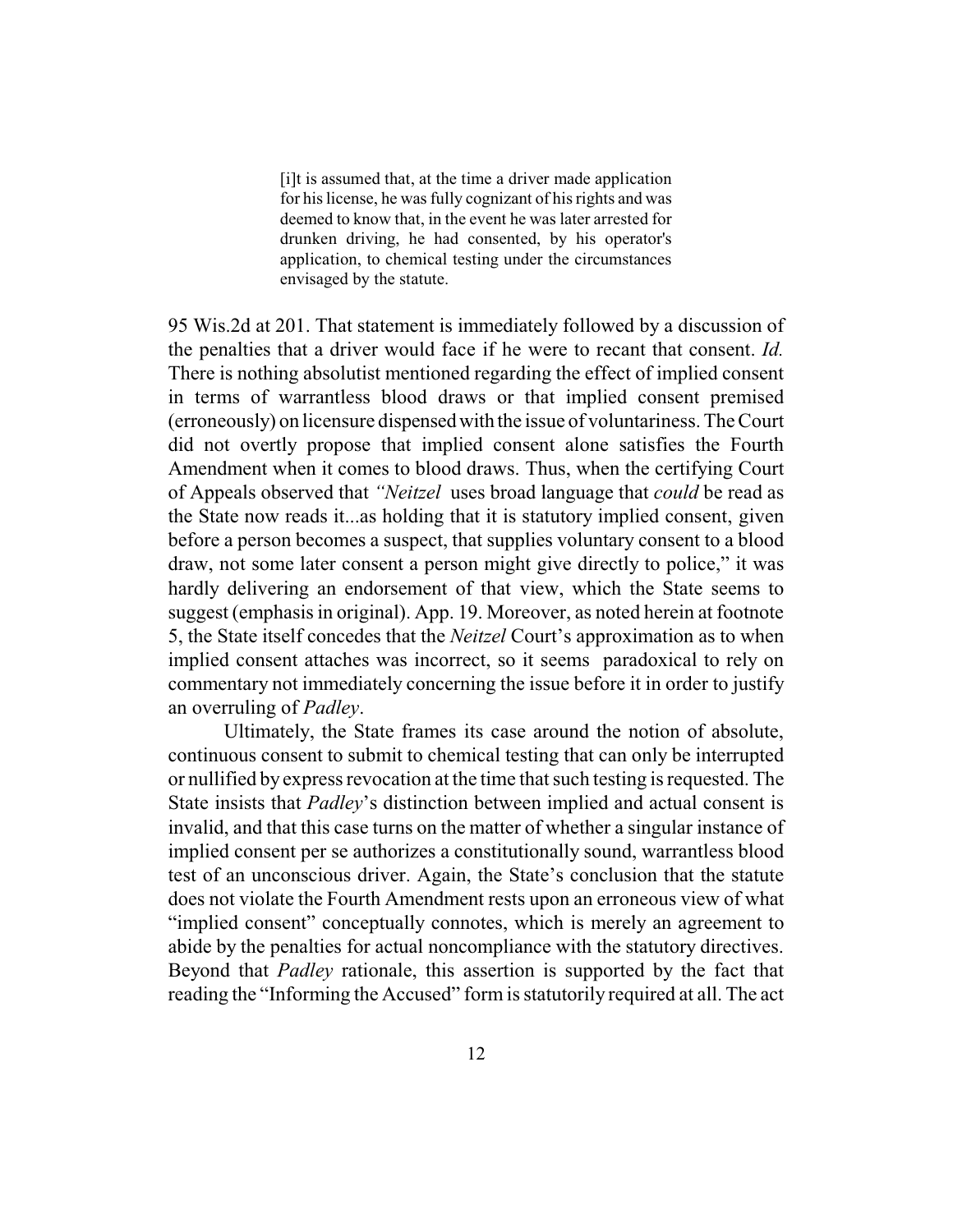of actually reading the form at the time that a search is requested would be entirely superfluous under the State's view— after all, consent for the search has already been given and no extended process would be needed beyond a simple request of a 'yes' or a 'no.' The fact that the informing the accused is part of drunk-driving protocol suggests that serious rights are implicated and generally supports the notion that implied consent, in and of itself, should not be the sole prerequisite to warrantless blood test, unconscious or not. The obverse implication ofthe State's acknowledgment that "implied consent" can be revoked at that time at all is that the original implied consent is neither absolute nor an adequate substitute for the actual consent necessary to initiate a blood draw in the absence of a warrant and where no other exceptions to the warrant requirement apply.

Howes would note that a holding consistent with this proposition would not "exempt" unconscious drivers from penalization for driving while intoxicated. The only true "exemption" that the Circuit Court's holding here delivers is the same "exemption" claimed by conscious drivers who refuse to submit to an evidentiary test— i.e. the non-administration of the sought test in the absence of a warrant or exigent circumstances.<sup>9</sup> Just like their conscious counterparts, unconscious drivers would not be exempt from the test altogether; the proverbial 'ball' is still firmly within in the State's 'court'. It is simply incumbent upon the State— in the absence of confirmatory,

 $\overline{Q}$ 

Mr. Howes would concede that an unconscious person would be, as a practical matter, "exempt" from refusal sanctions for non-compliance with a request for testing made pursuant to implied consent laws. However, he submits that the State's immediate inability to sanction an unconscious person for non-affirmative conduct is hardly a reason to presume that such a personal invasion is authorized. Nothing in the Circuit Court's holding (or *Padley*) intimates that the State would be deprived wholesale of an opportunity to administer the chemical test. Rather, the Circuit Court's holding by way of *McNeely* and *Padley* just ensures that the same constitutional safeguards are afforded irrespective of an individual's consciousness orlack thereof. If a conscious person has the constitutionally afforded right to require the State to procure a warrant or prove application of a valid exception to the warrant requirement, that same right ought to be afforded to an unconscious person. Presuming the opposite would seem manifestly unjust.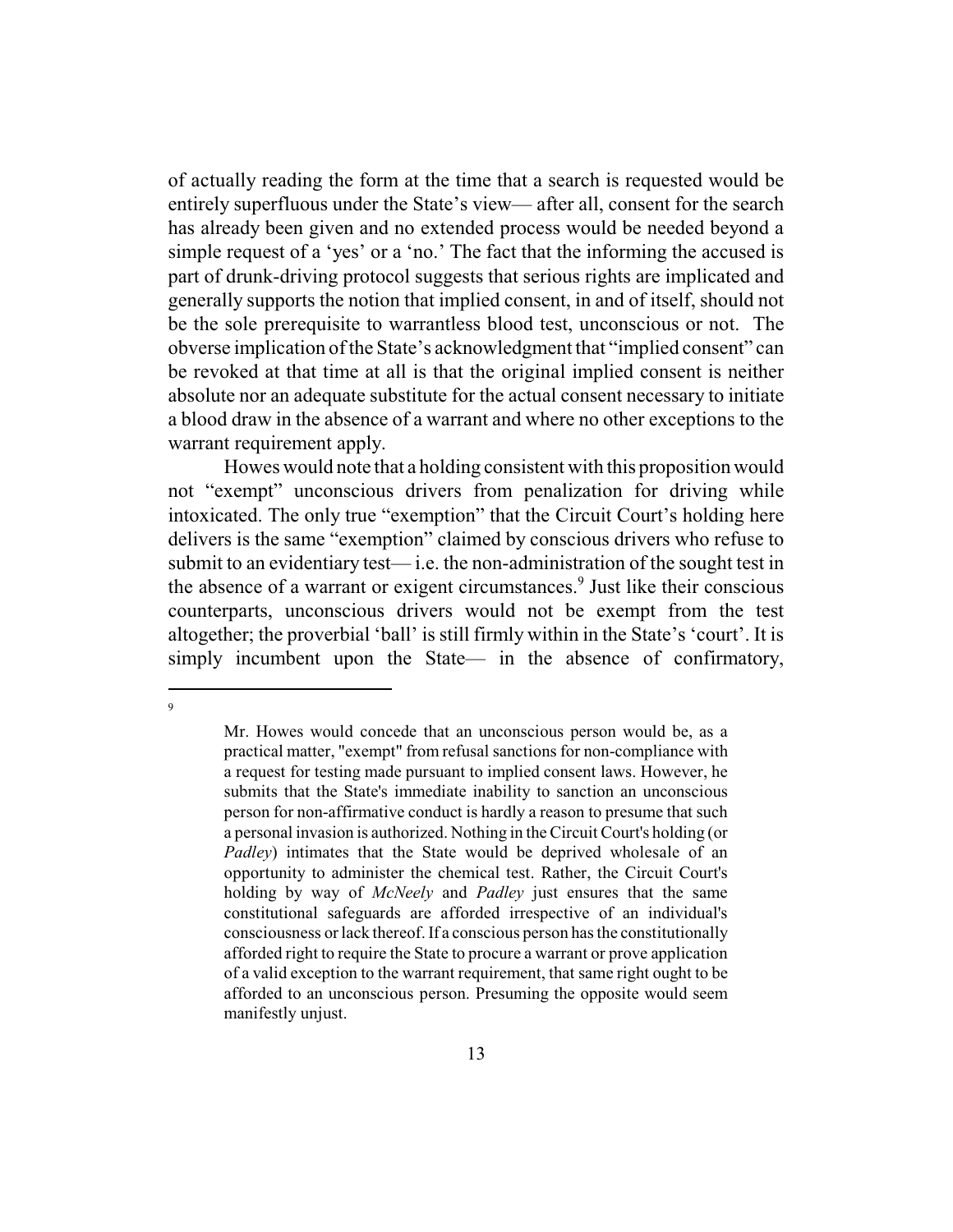contemporaneous consent— to come up with either a warrant or a valid exception to the requirement for one (here, a showing of exigent circumstances) before the test is administered.

> a. Even if *Padley* did not settle the issue, suspicion-based warrantless blood draws of unconscious drivers are unreasonable.

The State devotes the second section of its brief to the argument that warrantless blood draws in the presented context are presumptively reasonable. Much of the State's argument is again premised on the notion that drivers imply their consent to searches by driving on Wisconsin's highways. The State asserts therein that consent to a search may be implied by conduct. Howes would note that, coincidentally, the conduct of a defendant can also imply a refusal, or revocation of that consent. *State v. Reitter*, 227 Wis.2d 213, 235, 595 N.W.2d 646 (1999). Utter non-responsiveness to a request to submit to a chemical test— presumably identical to the response given by an unconscious driver subjected to a reading of the "informing the accused"— could result in a refusal, requiring the necessity of a warrant (in the absent of exigent circumstances) if a chemical test is to be legally administered. That peculiarity notwithstanding, Howes submits that the United States Supreme Court's ruling in *Birchfield v. North Dakota* assails and undermines the State's position here.

In *Birchfield*, the Court took up the issue as to whether the "search incident to arrest" categorical exception to the Fourth Amendment's warrant requirement permitted blood tests in cases of arrests for drunk driving. After assessing both the privacy interests at stake and the governmental interest in preserving the safety of the public on our nation's highways (taking into account many of the same considerations offered by the State in this case), the Court concluded that the Fourth Amendment does not categorically permit warrantless blood tests incident to drunk-driving arrests. 2016 WL 3434398, at \*25. Distinguishing blood tests frombreath tests, the Court stated that "[b]lood tests are significantly more intrusive, and their reasonableness must be judged in light of the availability of the less invasive alternative of a breath test." *Id.* Referring to *McNeely*, the Court went on to explain that "[n]othing prevents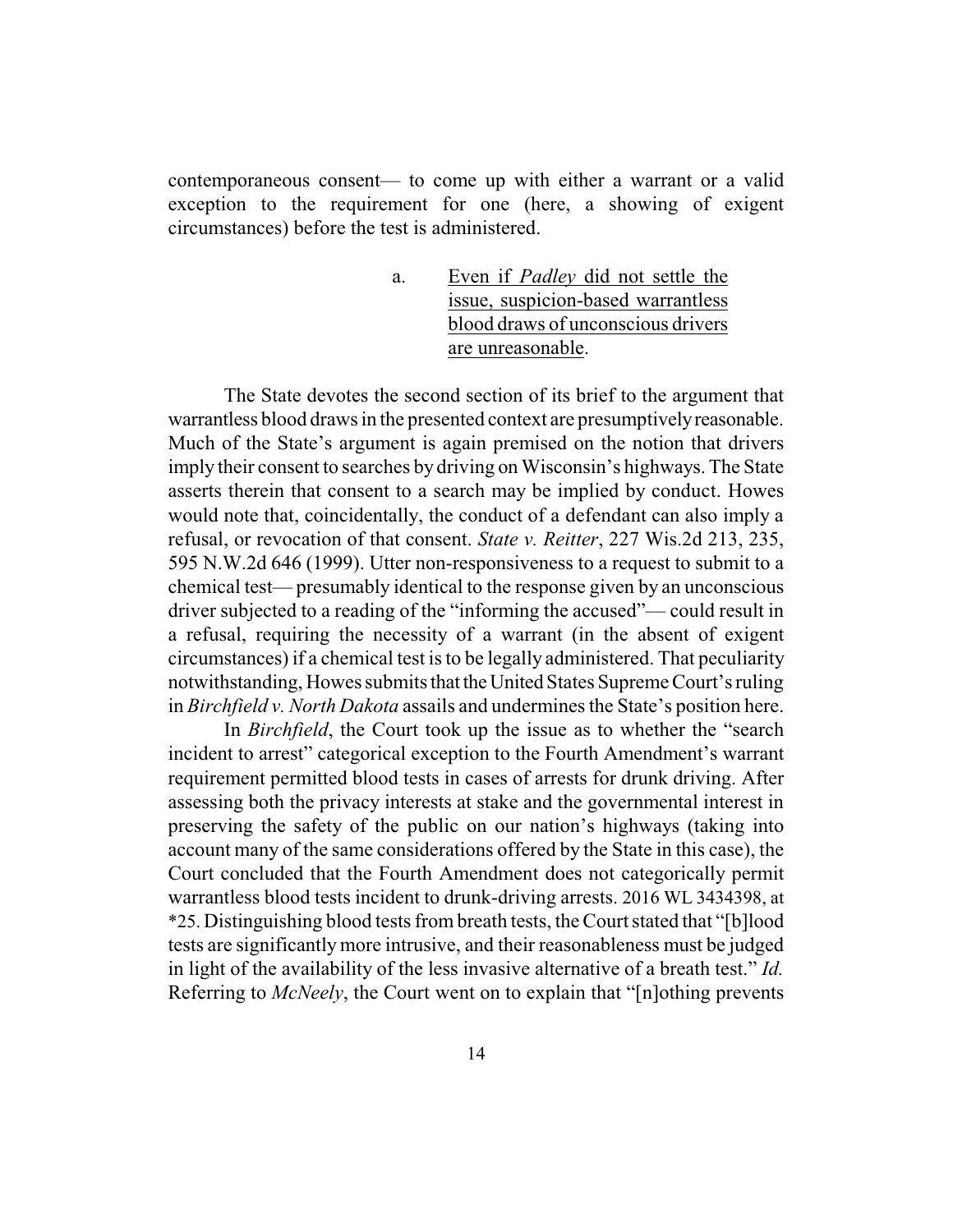the police from seeking a warrant for a blood test when there is sufficient time to do so in the particular circumstances or from relying on the exigent circumstances exception to the warrant requirement when there is not." *Id*. More importantly, for purposes of the issue in this case, the Court specifically noted that

> [i]t is true that a blood test, unlike a breath test, may be administered to a person who is unconscious (perhaps as a result of a crash) or who is unable to do what is needed to take a breath test due to profound intoxication or injuries. But we have no reason to believe that such situations are common in drunk-driving arrests, and when they arise, the police may apply for a warrant if need be.

#### *Id.*

Finally, and though it noted that the constitutionality of implied consent schemes were not generally under review, the Court took up the opportunity to address an alternativelysubmitted argument that warrantless blood tests "are justified based on the driver's legally implied consent to submit to them." *Id.* at \*26. The Court essentially drew a line in the sand, stating "[t]here must be a limit to the consequences to which motorists may be deemed to have consented by virtue of a decision to drive on public roads." *Id.* Citing "reasonableness" as the underlying touchstone to all Fourth Amendment analysis, the Court concluded that "motorists cannot be deemed to have consented to submit to a blood test on pain of committing a criminal offense." *Id.*

While refusals are not criminal offenses in Wisconsin, Howes submits that the tenor and logic of the *Birchfield* holding still sanction the notion that warrantless blood draws justified by only implied consent (as a categorical exception) are unreasonable under the Fourth Amendment.<sup>10</sup> If the Supreme

<sup>10</sup> While Howes submits that *Padley* and *McNeely* ultimately control here, he also believes that *Birchfield's* discussion of the reasonableness and constitutional implications of a blood draw should inform this Court's analysis. To the extent that *Birchfield* enunciates new rules, Howes submits that the retroactivity rule should apply. See *State v. Dearborn*, 2010 WI 84, ¶ 31, 327 Wis.2d 252, 786 N.W. 2d 97. As also noted in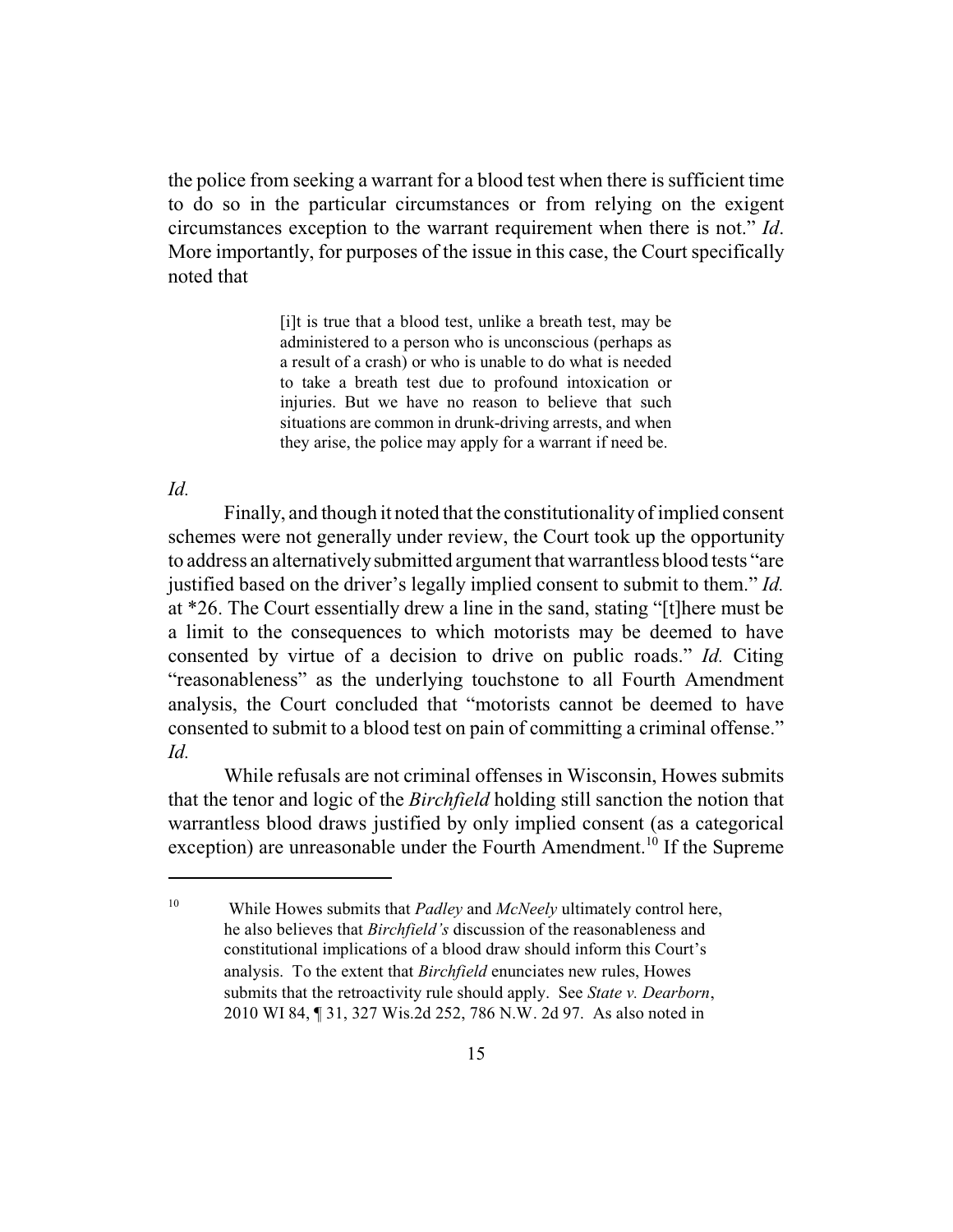Court refuses to categorically permit such a personal invasion premised on the well-established "search incident to arrest" exception to the warrant requirement, a blood draw based on the nebulous notion of statutorily imputed implied consent should certainly not pass muster. As the *Birchfield* Court observed, an identifiable exigencymay permit a warrantless blood draw under certain circumstances, but otherwise, law enforcement is free to pursue a warrant. As the Circuit Court noted, there was no such exigency in Howes' case. See App. 27, 101.

> 2. In the wake of *McNeely*, categorical nontraditional exceptions to the Fourth Amendment's warrant requirement are prohibited, and as the "unconscious driver" provisions of Wisconsin's implied consent statutes operate as a categorical exception to the Fourth Amendment's warrant requirement, such provisions are therefore unconstitutional. $^{11}$

This Court has itself acknowledged that *McNeely* abrogated previous Wisconsin precedent that dictated that the natural dissipation of alcohol in a defendant's bloodstream was per se an "exigent circumstance" justifying a warrantless blood draw, holding that "the Fourth Amendment does not allow such per se rules in the context of warrantless investigatory blood draws." *State v. Kennedy*, 2014 WI 132, ¶ 29, 359 Wis.2d 454, 856 N.W.2d 834.

16

this brief, however, Howes believes that the exclusionary rule should still apply given that *McNeely* was settled well before Howes' accident and arrest.

<sup>&</sup>lt;sup>11</sup> As observed by the Court of Appeals, there is "a limited class of traditional exceptions to the warrant requirement that apply categorically and thus do not require an [individualized] assessment." *McNeely*, 133 S.Ct. 1552, 1559 n.3. App. 10, n.4. The Court also noted that the State does not argue that implied consent falls into this category of exceptions. App. 10, n.4.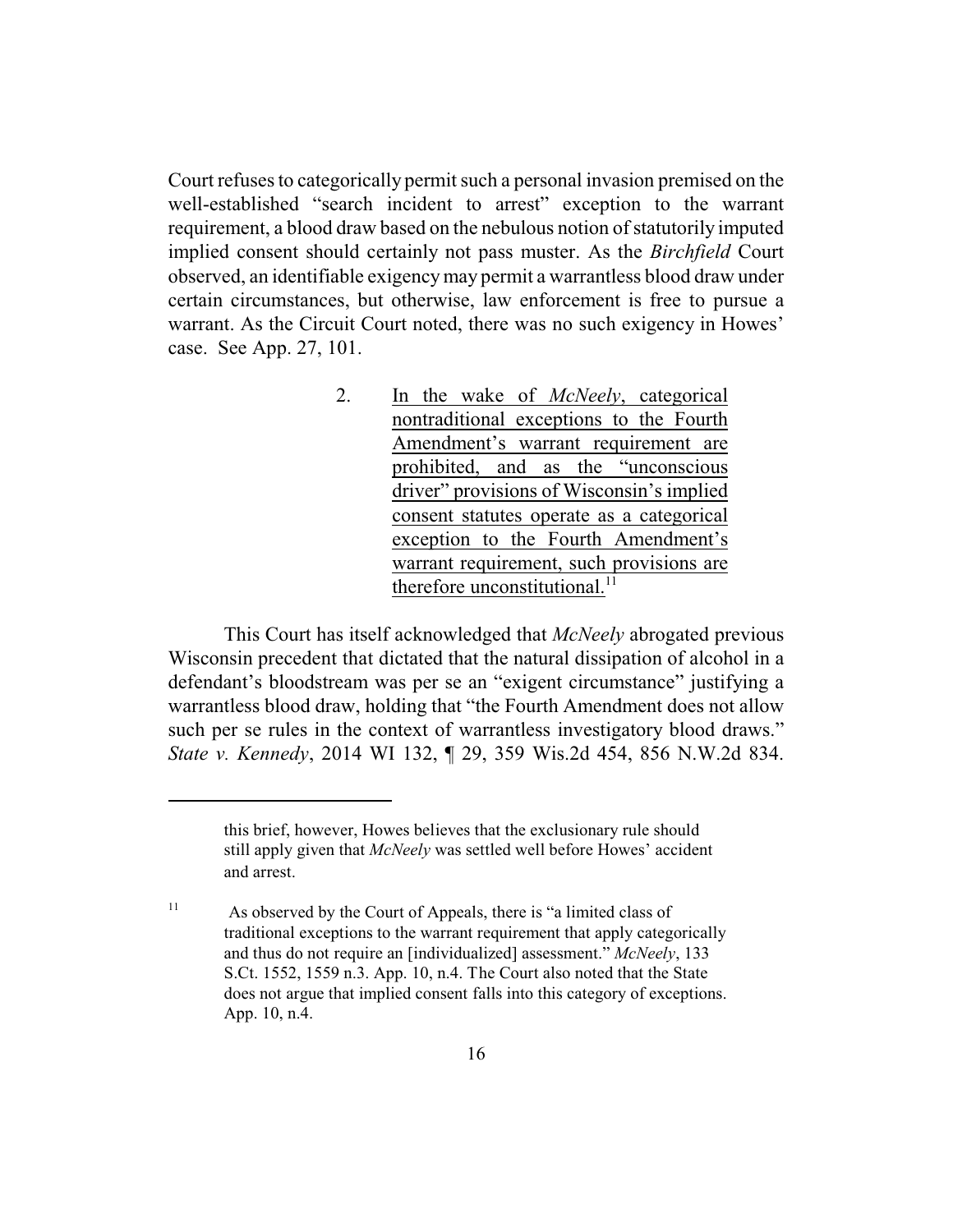Despite that being the case, the State somewhat perversely asserts that *McNeely* actually supports its position in this case. State's Br., 18, 22. Howes submits that the State's confidence is decidedly misplaced, and that *McNeely* actually stands for the broader proposition that *all* (nontraditional) per se or categorical exceptions to the Fourth Amendment's warrant requirement are in the context of drunk-driving arrests— unconstitutional. Moreover, Howes, as the Court of Appeals has observed, submits that the unconscious driver provisions of Wisconsin's implied consent law under scrutiny are quintessentially the functional equivalent of the sort of categorical rule explicitly rejected by the Supreme Court in *McNeely*, and are therefore unconstitutional.

Treatment of *McNeely* and its progeny in other jurisdictions that have explored the constitutionality of similar implied consent provisions supports this contention. In *State v. Dawes*, the Kansas Court of Appeals explicitly found that "[u]nder *McNeely*, implied consent that was not revoked because the suspect was unconscious cannot do away with the warrant requirement for a blood draw; the State needs to establish a warrant exception." No. 111310, 2015 WL 5036690, at \*5 (Kan. Ct. App. Aug. 21, 2015)(unpublished). The *Dawes* Court based its reasoning on the United States Supreme Court's treatment of another case, *Aviles v. Texas*, 134 S. Ct. 902, 187 L. Ed. 2d 767 (2014). In *Aviles*, the Texas Court of Appeals had upheld a warrantless blood draw based on a statute "that did not take into account the totality of the circumstances but only covered certain facts." *Id.* at \*4. The Supreme Court granted review of the case and remanded it for consideration in light of *McNeely*, "indicating that *McNeely's* holding was not limited to the exigentcircumstances exception to the warrant requirement and that the United states Supreme Court was disapproving of all categorical exceptions to the Fourth Amendment." *Id.* Taking that disapproval into account, the *Dawes* Court found that the unconscious driver provisions of the Kansas implied consent statutory scheme "improperly created a per se consent exception to the warrant requirement in violation of the Fourth Amendment." *Id.* at \*5.

Discussing the same treatment of *Aviles*, the Texas Court of Appeals, in *Weems v. State*, concluded (in concert with other Texas appellate courts) that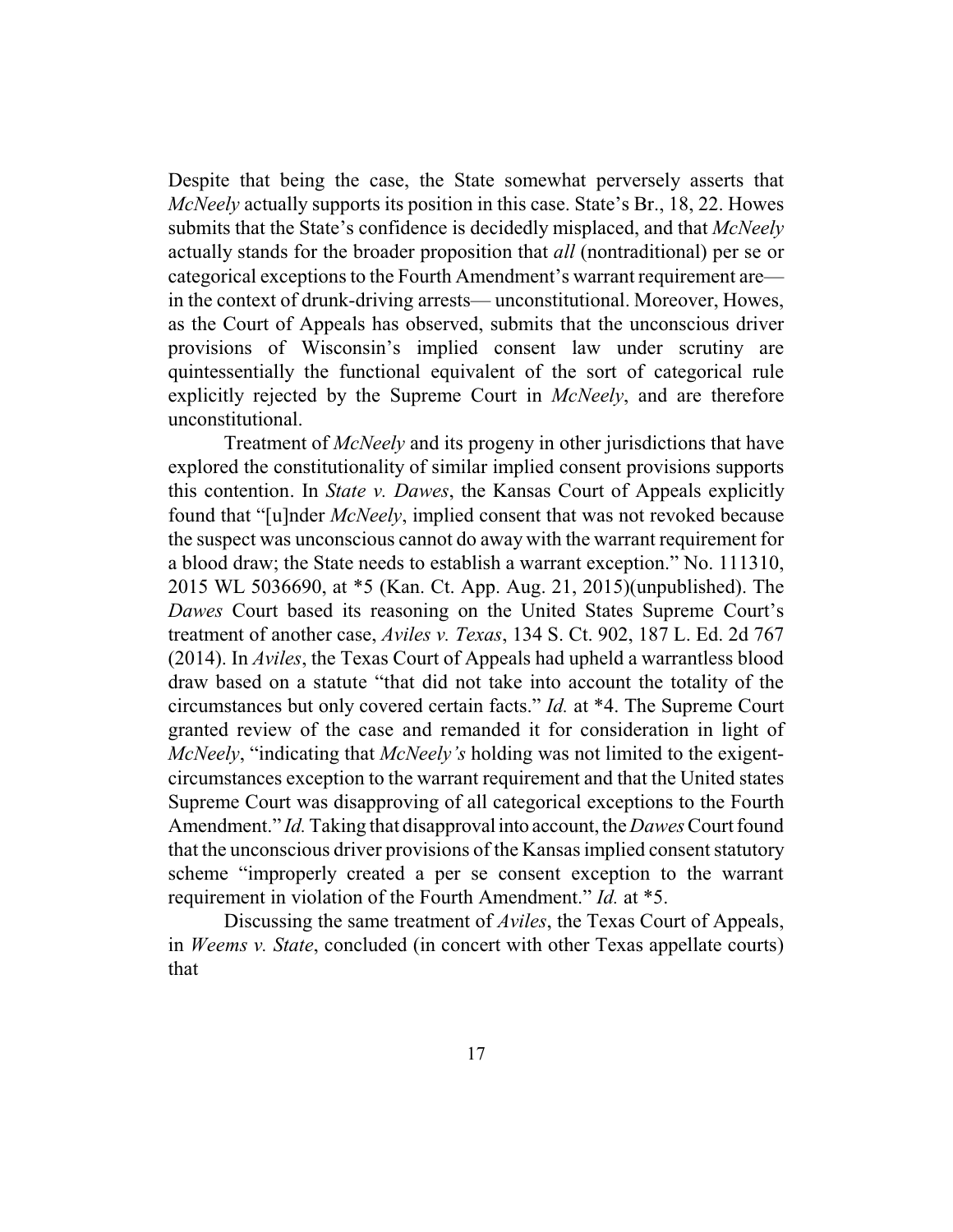the implied consent and mandatory blood draw statutes are not exceptions to the Fourth Amendment's warrant requirement. The State urges that we balance the public and private interests that are implicated in serious DWI cases and find that Texas's mandatory blood draw statute, section 724.012(b), is a reasonable substitute for the Fourth Amendment's warrant requirement. *McNeely*, however, clearly proscribed what it labeled categorical or per se rules for warrantless blood testing, emphasizing over and over again that the reasonableness of a search must be judged based on the totality of the circumstances presented in each case. See *McNeely*, 133 S.Ct. at 1560–63. Texas's implied consent and mandatory blood draw statutes clearly create such categories or per se rules that the Supreme Court proscribed in *McNeely*. See TEX. TRANSP. CODE ANN. §§ 724.011(a), 724.012(b). These statutes do not take into account the totality of the circumstances present in each case, but only consider certain facts. See *id.* Thus, we hold that the implied consent and mandatory blood drawstatutory scheme found in the Transportation Code are not exceptions to the warrant requirement under the Fourth Amendment. To be authorized, the State's warrantless blood draw of Weems must be based on a well-recognized exception to the Fourth Amendment.

434 S.W.3d 655, 665 (Tex. App. 2014), petition for discretionary review granted (Aug. 20, 2014), aff'd, No. PD-0635-14, 2016 WL 2997333 (Tex. Crim. App. May 25, 2016). Ultimately, after remand, the *Aviles* Court acknowledged the holding in *Weems* and co-opted its reasoning:

> [i]n this case, as in *Weems*, the State urges us to adopt a balancing test—balancing the public interests (public safety on roads and DWI enforcement) and the defendant's "minimal" privacy interests—in DWI cases wherein the defendant has been convicted of two or more prior DWIs. This is the same approach we specifically rejected in *Weems*. See 434 S.W.3d at 665–66. The State also suggests that statutes such as the implied consent and mandatory blood draw statutes are permissible exceptions to the warrant requirement because they are searches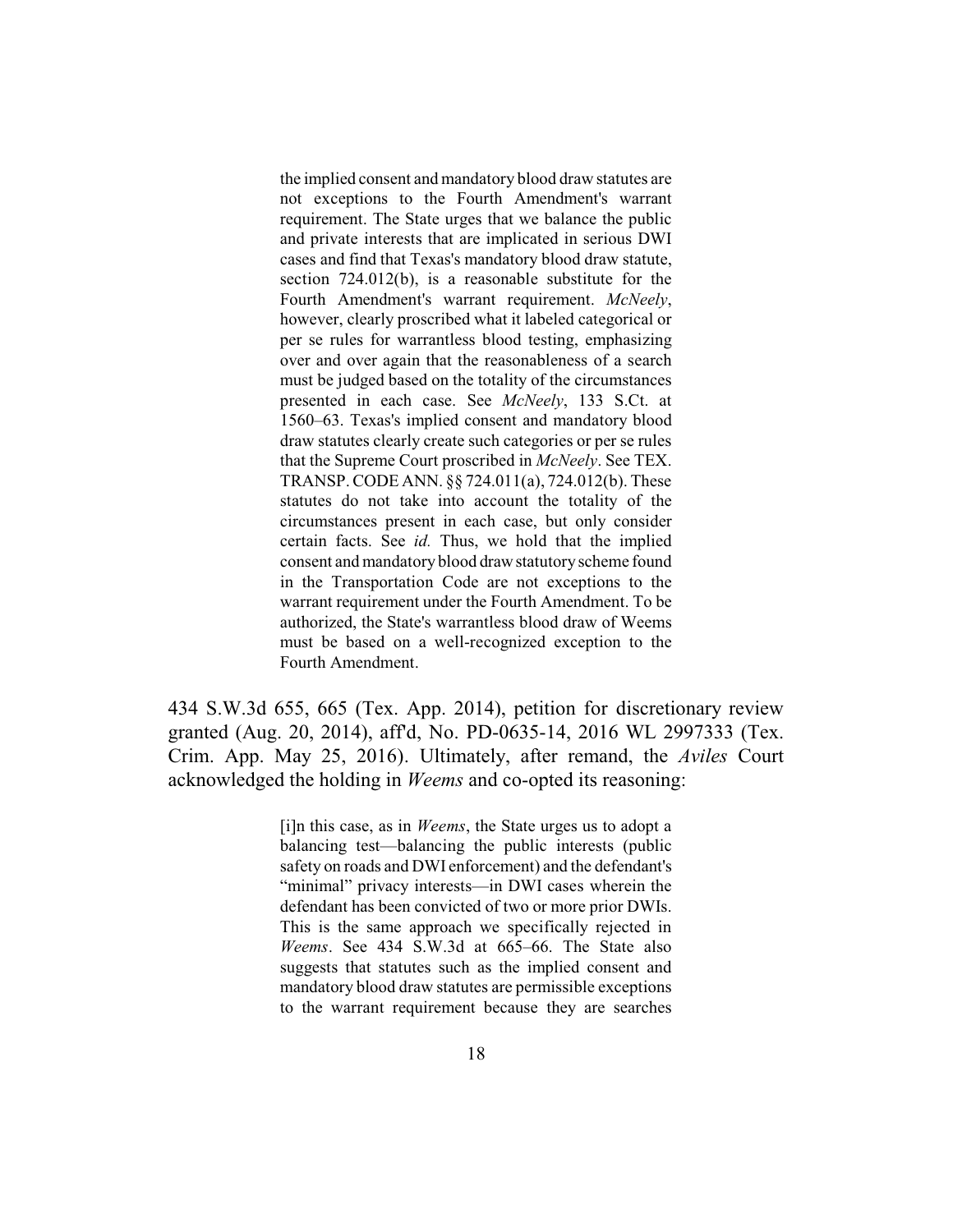pursuant to reasonable statutes or regulations. We hold this flies in the face of *McNeely's* repeated mandate that courts must consider the totality of the circumstances of each case. 133 S.Ct. at 1560–63. Thus, we reject the State's suggested balancing and regulatory approach.

*Aviles v. State*, 443 S.W.3d 291, 294 (Tex. App. 2014), petition for discretionary review refused (Jan. 27, 2016).

In *People v. Arredondo*, the Sixth District Court of Appeal in California arrived at a similar conclusion when confronted with the issue of whether implied consent provides a valid exception to the warrant requirement. 245 Cal. App. 4th 186, 203, 199 Cal. Rptr. 3d 563, 577, as modified on denial of reh'g (Mar. 24, 2016), review granted and opinion superseded, 371 P.3d 240 (Cal. 2016). It found that "[n]othing in *McNeely* suggests that statutoryimplied consent is by itself a sufficient basis to forego a warrant." *Id.* Subverting the State's argument in this case that *McNeely* promotes the administration of warrantless blood draws based on implied consent, the *Arredondo* Court explained that

> the *McNeely* court addressed an argument that to require a case-by-case demonstration of exigent circumstances would "undermine the governmental interest in preventing and prosecutingdrunk-driving offenses." (*McNeely*, supra, ––– U.S. ––––, 133 S.Ct. at p. 1566.) The court cited the states' implied consent laws as an example of the "broad range of legal tools" states have "to enforce their drunk-driving laws and to secure BAC evidence without undertaking warrantless nonconsensual blood draws." (Ibid.) Those laws, explained the court, "require motorists, as a condition of operating a motor vehicle within the State, to consent to BAC testing if they are arrested or otherwise detained on suspicion of a drunk-driving offense." (Ibid.) The laws also "impose significant consequences when a motorist withdraws consent; typically the motorist's driver's license is immediately suspended or revoked, and most States allow the motorist's refusal to take a BAC test to be used as evidence against him in a subsequent criminal prosecution." (Ibid.) The court did not suggest that a statute explicitly imputing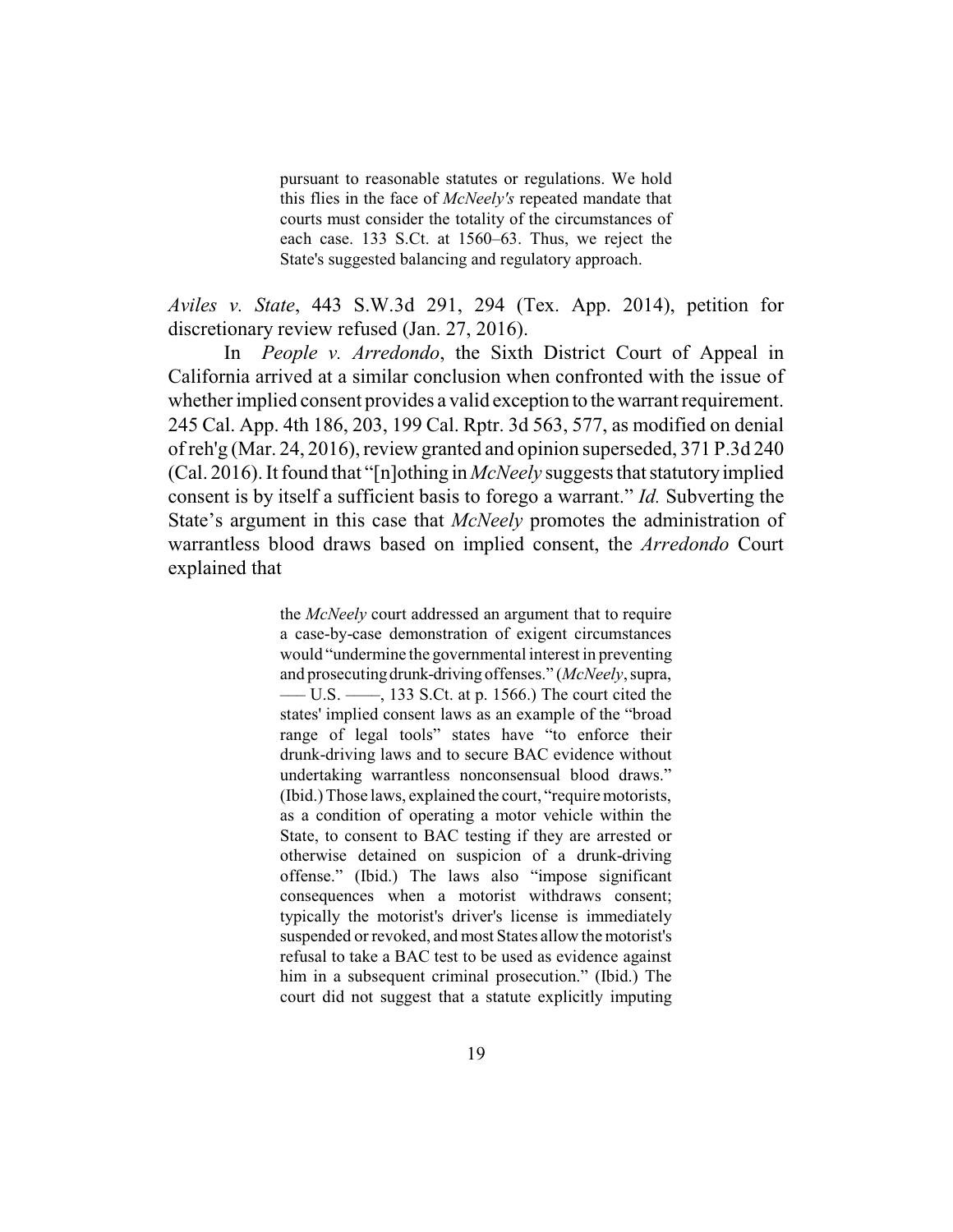consent to drivers—as California's does—would sustain a warrantless blood draw of its own force. Nor did the court address the effect of such laws on the Fourth Amendment rights of a driver who is unconscious or otherwise incapable of either consenting or refusing to consent.<sup>12</sup>

#### *Id.* Ultimately, the *Arredondo* Court concluded that

if imputed consent is to be held sufficient to sustain a warrantless search, the holding will have to come from a court other than this one. We fear the Fourth Amendment could be left in tatters by a rule empowering the state to predicate a search on conduct that does not in fact constitute a manifestation of consent but is merely "deemed" to do so by legislative fiat.

#### *Id*. at 205.

Cases from many other States have come to similar conclusions in exploring the constitutionality of their own implied consent statutes authorizing warrantless blood draws. See *Byars v. State*, 336 P.3d 939 (Nev. Slip Op. 2014) (An irrevocable consent from implied consent statute does not make the search reasonable under the Fourth Amendment); *State v. Wells*, 2014 WL 4977356 (Tenn. Crim. App. 2014)(unpublished) (Privilege of driving does not alone create a consent for forcible blood draw. The State needs a warrant or an exception to the warrant requirement for it to be reasonable); *State v. Fierro*, 853 N.W.2d 235 (S.D. 2014) (Implied consent standing alone is not an exception to the warrant requirement); *State v. Butler*, 302 P.3d 609 (Ariz. 2013) (Fourth Amendment requires arrestee's consent to be voluntary, independent ofthe implied consent, to justify a warrantless blood draw); *Williams v. State*, 167 So.3d 483, 490, 491 (Dist. Ct. App. Fla. 2015) (statutory implied consent to breath alcohol test pursuant to implied consent law was not equivalent to the Fourth Amendment consent for purposes of

<sup>&</sup>lt;sup>12</sup> Howes would note that the Circuit Court here also observed that "[i]n no way did the *McNeeley* (sic) Court sanctioned the idea that a police officer can order a blood draw from a driver incapable of actually giving consent." App. 32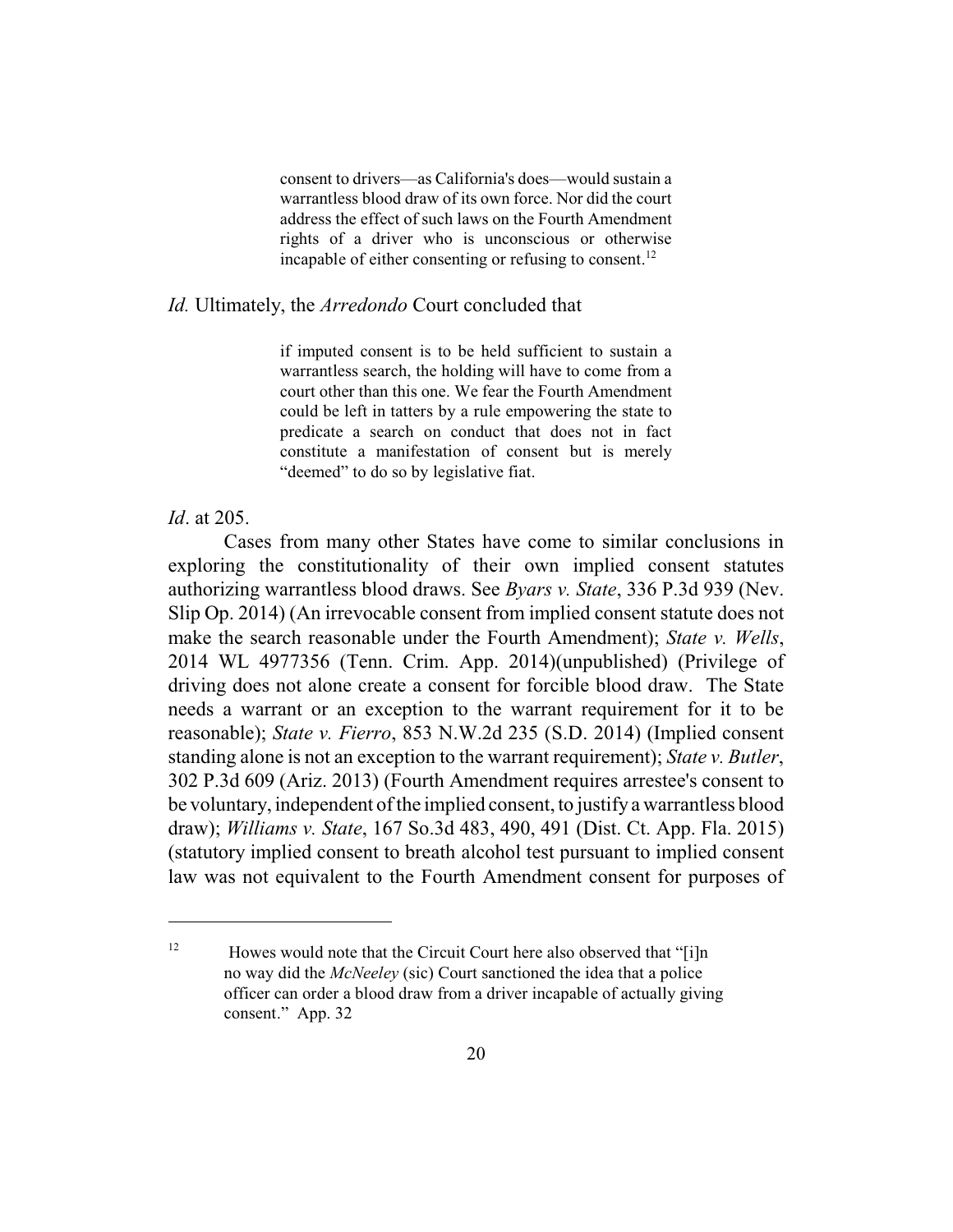consent exception to the search warrant requirement. Allowing implied consent statutes to constitute a per se categorical exception to the warrant requirement would make a mockery of the many precedential Supreme Court cases that hold that voluntariness must be determined based on the totality of the circumstances); *People v. Schaufele,* 325 P.3d 1060, 1068 (Col. 2015) ("[*McNeely* holds] that the Fourth Amendment requires officers in drunkdriving investigations to obtain a warrant before drawing a blood sample when they can do so without significantly undermining the efficacy of the search.")<sup>13</sup>

The State refers to cases from other jurisdictions ostensibly arriving at opposite conclusions to support its position, but Howes submits that these cases were all either erroneously decided, premised on pre-*McNeely* canon, or inapposite on the facts and precise issues under review. The State puts the most emphasis on a case from Idaho, *Bobeck v. Idaho Transp. Dept.*, 2015 WL 5602964 (Idaho Ct. App. 9/24/2015), which upheld an unconscious driver provision of an implied consent law because the driver did not object to or resist a blood draw at the time the blood was drawn. As Howes previously submitted to the Court of Appeals, *Bobeck* was decided in error. Prior to *Bobeck*, the Idaho Supreme Court ruled in *Idaho v. Wulff*, 157 Idaho 416 (2014), that the application of an implied consent statute as a per se exception to the warrant requirement as to blood draws violates the Fourth Amendment. More specifically, the Court held that

> [i]rrevocable implied consent operates as a per se rule that cannot fit under the consent exception because it does not always analyze the voluntariness of that consent. Voluntariness has always been analyzed under the totality of the circumstances approach: 'Whether a consent to a search was in fact voluntary' . . . is a question of fact to be

<sup>13</sup> Howes would also note that although the question of the constitutionality of a statute authorizing a warrantless blood draw of an unconscious driver without their express consent was not immediately before it, the Minnesota Court of Appeals recently observed that "the constitutional application of [the unconscious driver] provision requires an exigency to preserve evidence," referencing both State precedent and *McNeely* in doing so. *State v. Schlingmann*, No. A15-1080, 2016 WL 3461854, at \*5 (Minn. Ct. App. June 27, 2016) (unpublished).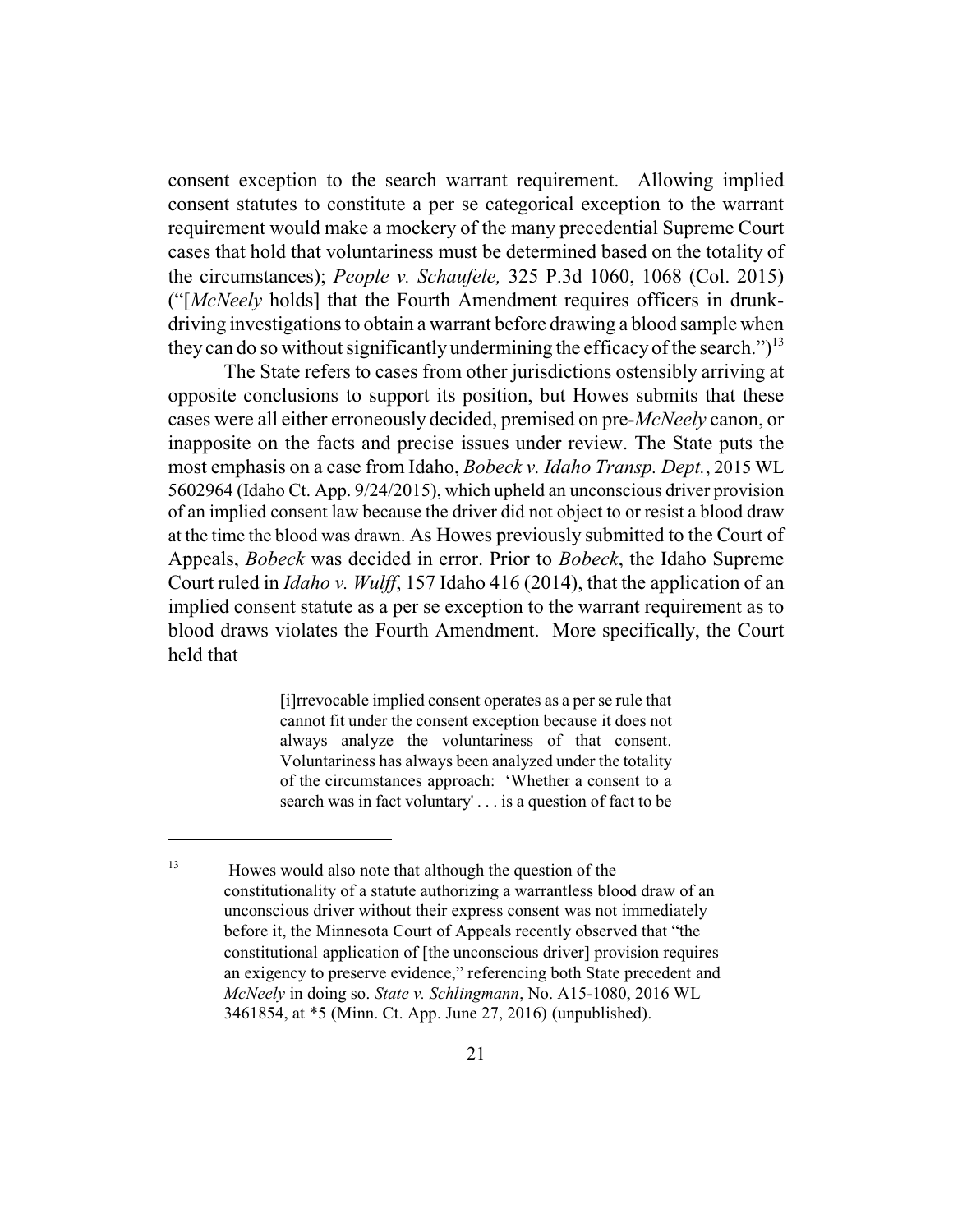determined from the totality of all the circumstances.

*Id.* at 422. The Court went on to elaborate by specifically referencing *McNeely* and stating that "[a] holding that the consent implied by statute is irrevocable would be utterly inconsistent with the language in *McNeely* denouncing categorical rules that allow warrantless forced blood draws." *Id.* The Court unequivocally indicated that it "read McNeely as prohibiting all per se exceptions to the warrant requirement. This conclusion is consistent with other states that have considered the issue." *Id.* at 423.

As far as the other cases cited by the state are concerned— *Goodman v. Virginia*, 558 S.E.2d 555(Va. Ct. App. 2002) was decided pre-*McNeely*, as was *Minnesota Dep't of Pub. Safety v. Wiehle*, 287 N.W.2d 416 (Minn. 1979). The Court in *Martini v. Virginia*, No. 0392-15-4, 2016 WL 878017 (Va. Ct. App. Mar. 8, 2016)(unpublished) relied on the aforementioned *Goodman* (erroneously, Howes submits, in light of *McNeely*) in finding that a forced blood draw pursuant to Virginia's implied consent statute did not violate the Fourth Amendment, but also noted that the constitutionality of that statute was not at issue in the appeal. *Id.* at \*4, n.2. In *Idaho v. Eversole*, No. 43277, 2016 WL 1296185 (Idaho, April 4, 2016), the Court expressed some reservations about reading *McNeely* too narrowly in the context of implied consent statutes, but the case ultimately turned "on the scope of the withdrawal of implied consent to a particular form of alcohol testing," and suppression was granted due to the fact that the defendant's refusal negated application of any theoretical consent exception to the warrant requirement *Id*. at \*4-5. Moreover, it did not overrule the aforementioned *Wulff*. *Burnell v. Indiana*, 44 N.E.3d 771 (Ind. 2015) did not discuss *McNeely* and only concerned a definition of refusal— "anything short of an unqualified, unequivocal assent to a properly offered chemical test"— that is not incommensurate with Howes contentions regarding actual consent per *Padley*. In *Tiller v. Arkansas*, 439 S.W.3d 705 (Ark. Ct. App. 2014), the constitutionality of an implied consent statute was not challenged, and the case otherwise concerned simply whether the refusal to submit to field-sobriety tests could be used at trial— again, *McNeely* was not discussed. *McNeely* was also never mentioned in *Massachusetts v. Thompson*, 32 N.E.3d 1273 (Mass. Ct. App. 2015), which only considered the implications of a defective "informing the accused" a la *Piddington*. Finally,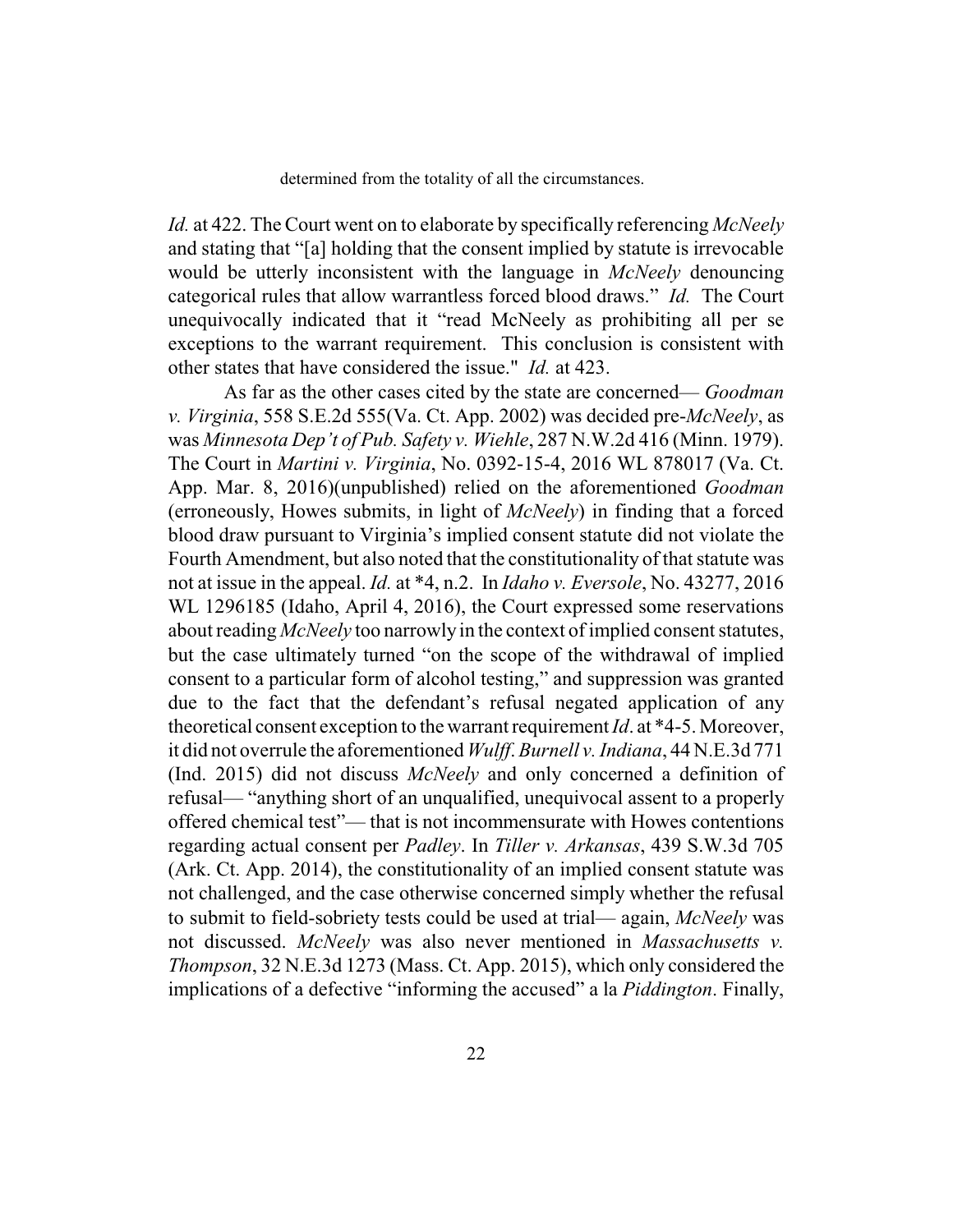while the Court in *Flonnory v. Delaware* did indicate that express or implied consent may waive Fourth Amendment rights, it remanded in spite of an implied consent statute with the logic that *McNeely* still instructed that the validity of a warrantless blood test can only be determined on a case by case basis taking into account the totality of the circumstances. 109 A.3d 1060, 1066 (Del. 2015).<sup>14</sup>

In light of the all of the foregoing jurisprudence, Howes submits that he is not alone in his reasoning in this case— on balance, the majority of Courts that have taken up the present issue or an comparable analogue endorse his position based on a reasonable reading of *McNeely* and the Supreme Court's subsequent treatment of cases that seemingly fall within *McNeely's* purview, (i.e. *Aviles*).

## 3. The Circuit Court's judgment should be affirmed and no good faith exception applies to the law enforcement activity in this case.

In a footnote, the State summarily asserts that even if this Court were to find the unconscious driver provisions of the implied consent law unconstitutional, the exclusionary rule ought not to apply "since the officer relied in good faith on the law's validity." The State cites *Kennedy*, 2014 WI 132, in support of this contention.

<sup>14</sup> The State also cites *Nebraska v. Modlin*, 867 N.W.2d 609, 617 (Neb. 2015) in support of the proposition that *McNeely* did not directly address whether a blood draw could be justified under the consent exception to the Fourth Amendment. State's Br., 39 n.11. The State fails to mention that the *Modlin* Court *did* endorse *Padley's* reasoning and the notion that the post-*McNeely* canon cases seems to indicate that compliance with statutory implied consent requirements does not, per se, equate to actual voluntary consent. *Id.* at 618-19. Ultimately the *Modlin* court concluded that "a court may not rely solely on the existence of an implied consent statute to conclude that consent to a blood test was given for Fourth Amendment purposes and that the determination of whether consent was voluntarily given requires a court to consider the totality of the circumstances." *Id.* at 619.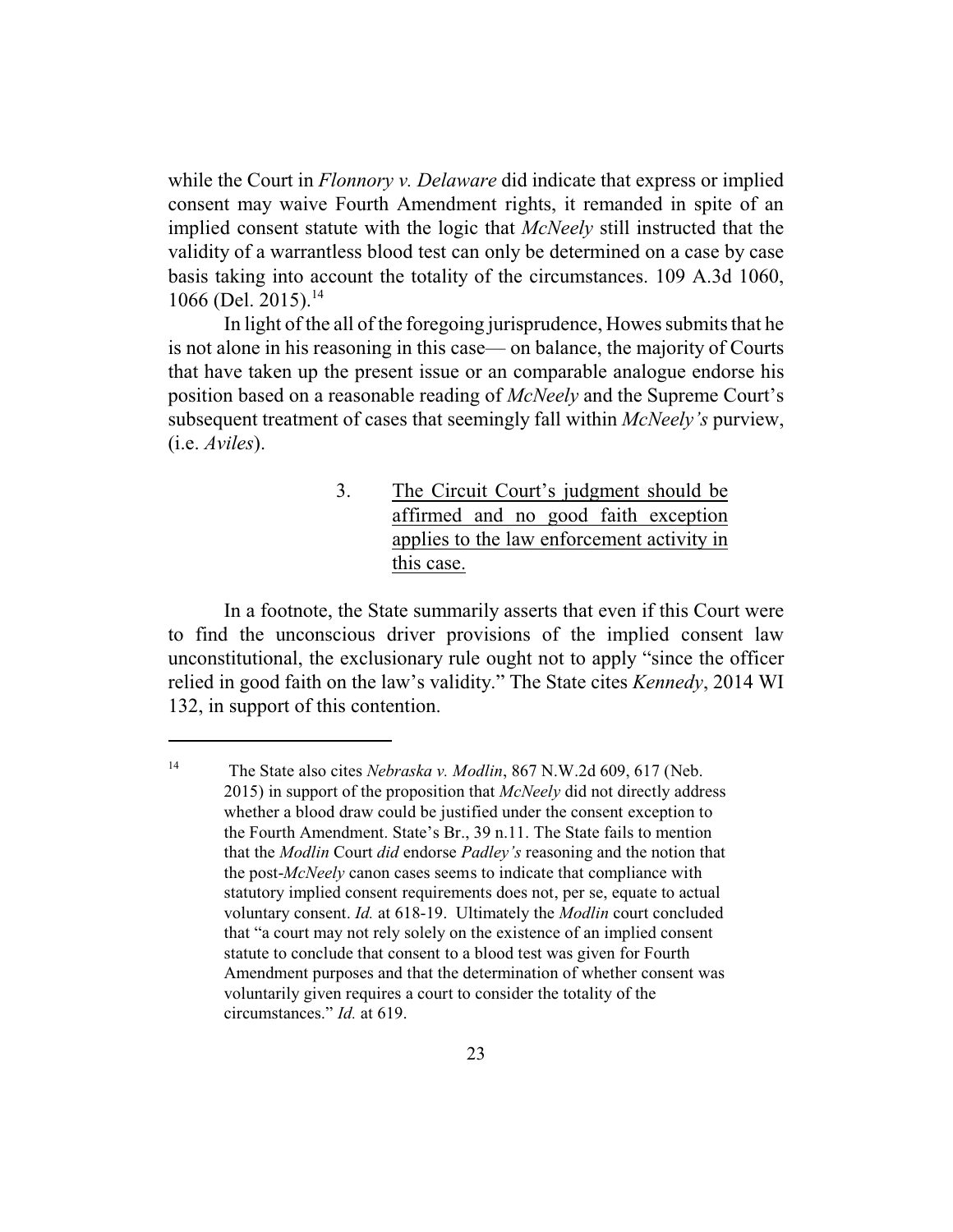Howes submits that this argument is underdeveloped and therefore should not be considered by this Court. See *Petit v. Iwen*, 171 Wis.2d 627, 646, 492 N.W.2d 633 (Ct. App. 1992) (citing *State v. S.H.*, 159 Wis.2d 730, 738, 465 N.W.2d 238 (Ct. App. 1990)). Further, he submits that neither *Kennedy* nor the "good faith" exception to the exclusionary rule are applicable here because *McNeely* overruled previously applicable precedent approximately three months prior to Howes' accident. Law enforcement was on notice regarding that development and the sanctity of the warrant requirement. The failure to follow the proper, prudent course and acquire a warrant should not be countenanced by this Court. As the Circuit Court discerningly observed,

> [a]ll the police officer had to do to comply with the Fourth Amendment was to get a warrant. The defendant was not about to go anywhere but to the operating room. The duty judge was a phone call away. Following *McNeeley* (sic), we routinely handle blood draw search warrants by telephone. I respectfully suggest that procedure is more consonant with the Fourth Amendment than reading a form to an unconscious man and then ordering his blood to be taken.

App. 32.

#### **CONCLUSION**

Howes does not dispute the State's prerogative in attempting to curb the scourge of drunk-driving, nor the necessity of statutes designed to both punish and deter it— rather, he simply insists that these laws cannot and should not impinge on an individual's Fourth Amendment right to be free from unreasonable searches and seizures. In its current iteration as applied to unconscious drivers, Wisconsin's implied consent law constitutes a categorical, per se exception to the warrant requirement, which is constitutionally impermissible under the dictates of *McNeely*. Moreover, Howes submits that a warrantless blood test in the present context is simply unreasonable from a basic Fourth Amendment evaluative standpoint. He believes that the Supreme Court's recent holding in *Birchfield* supports the contention that warrantless blood draws, even where purportedly sanctioned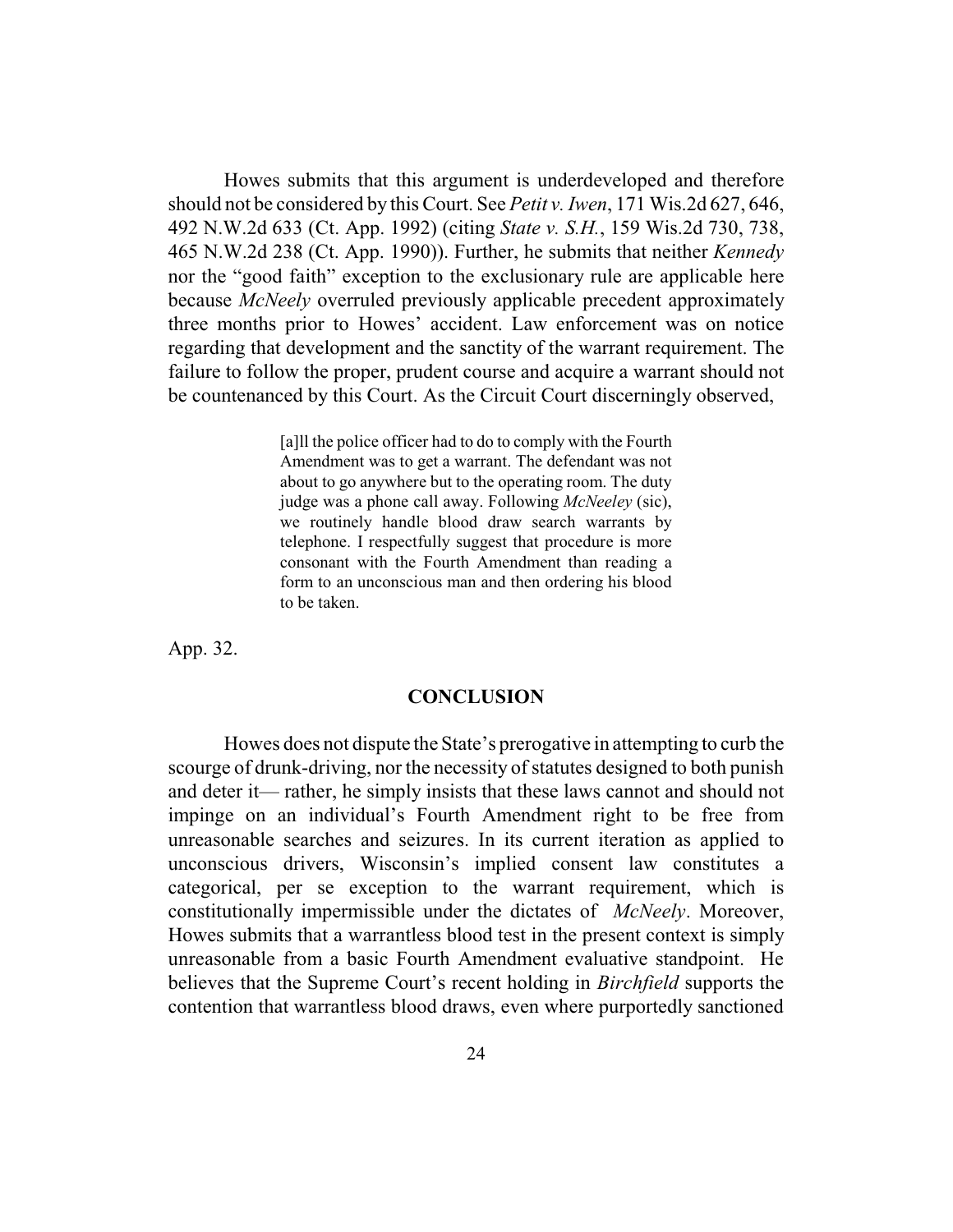by implied consent schemes, are deemed invasive to the extent that they are generally impermissible unless the totality of the circumstances and the unavailability of less intrusive means of gathering BAC evidence justify their administration. Essentially, he asserts that if the "search incident to arrest" exception to the warrant requirement does not generally permit a blood draw under the basic rubric of "reasonableness," it follows that no exception should be preserved for consent premised upon mere suspicion-based, statutory imputation, as pursuant to *State v. Padley*, statutory, implied consent does not comprise affirmative, voluntary consent for Fourth Amendment purposes in the context of a blood draw. The State's suggestion otherwise depends on fictive, unworkable legal constructs that cannot be rationally applied in the post-*McNeely* legal landscape.

For the foregoing reasons— because "implied consent" is not constitutional, actual consent, and because the "unconscious driver" provisions under scrutiny create an irrebuttable presumption and/or a categorical rule of exception to the warrant requirement that is irreconcilable with the Fourth Amendment— Mr. Howes respectfully asks this Court to affirm the judgment of the Circuit Court.

Dated this 30th day of June, 2016.

#### EISENBERG LAW OFFICES, S.C.

 $\mathcal{L}_\text{max}$  and  $\mathcal{L}_\text{max}$  and  $\mathcal{L}_\text{max}$ 

Mark A. Eisenberg State Bar Number: 01013078 Jack S. Lindberg State Bar Number: 1083046 308 E. Washington Avenue P. O. Box 1069 Madison, WI 53701-1069 (608) 256-8356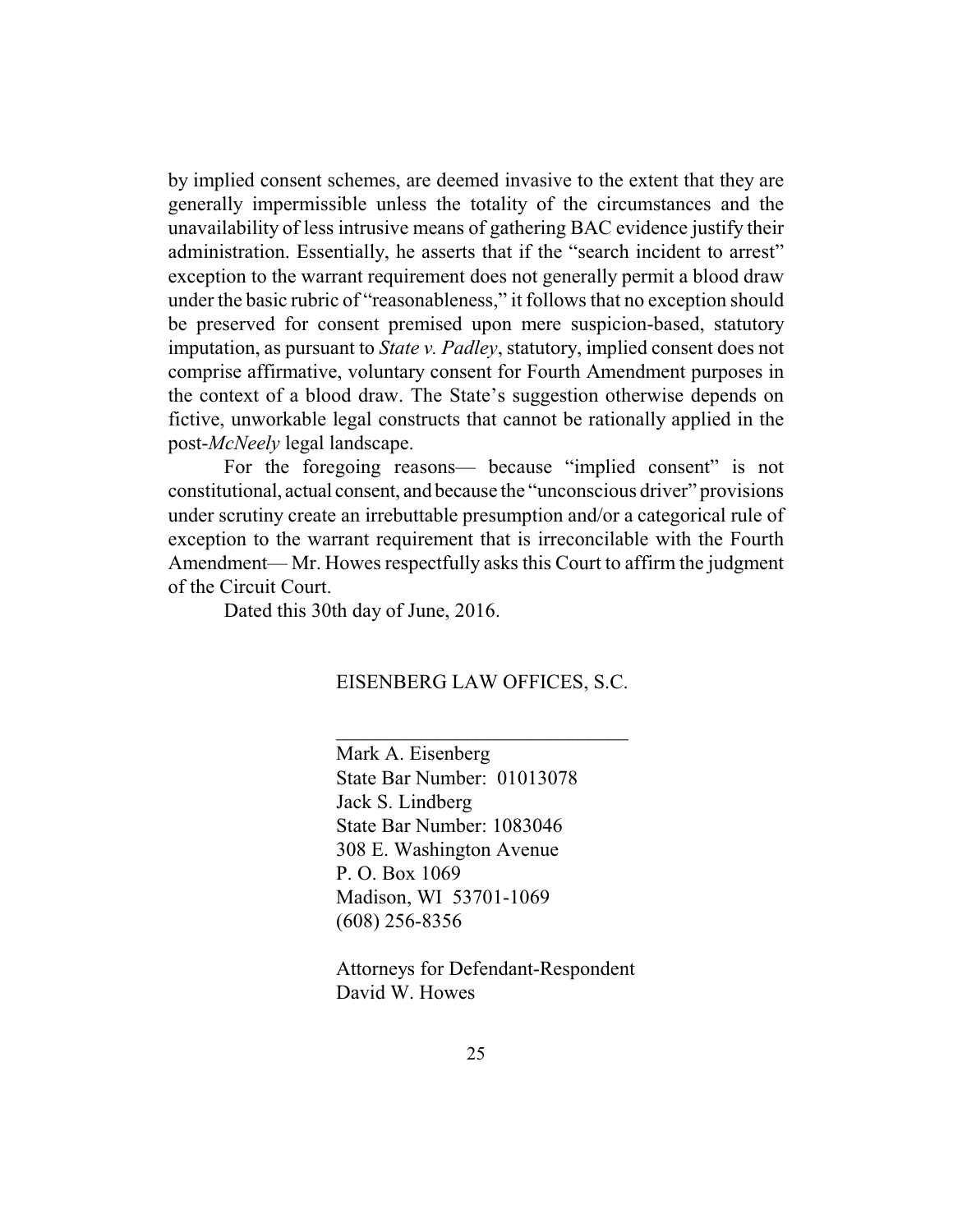### CERTIFICATION OF BRIEF

I hereby certify that this brief conforms to the rules contained in § 809.19(8)(b) and (c) for a brief produced with a proportional serif font. The length of this brief is 8,561 words.

Dated this 30th day of June, 2016.

#### EISENBERG LAW OFFICES, S.C.

 $\overline{\phantom{a}}$  , where  $\overline{\phantom{a}}$  , where  $\overline{\phantom{a}}$  , where  $\overline{\phantom{a}}$  ,  $\overline{\phantom{a}}$  ,  $\overline{\phantom{a}}$  ,  $\overline{\phantom{a}}$  ,  $\overline{\phantom{a}}$  ,  $\overline{\phantom{a}}$  ,  $\overline{\phantom{a}}$  ,  $\overline{\phantom{a}}$  ,  $\overline{\phantom{a}}$  ,  $\overline{\phantom{a}}$  ,  $\overline{\phantom{a}}$  ,  $\overline{\phantom$ 

Mark A. Eisenberg State Bar Number: 01013078 Jack S. Lindberg State Bar Number: 1083046 308 E. Washington Avenue P. O. Box 1069 Madison, WI 53701-1069 (608) 256-8356